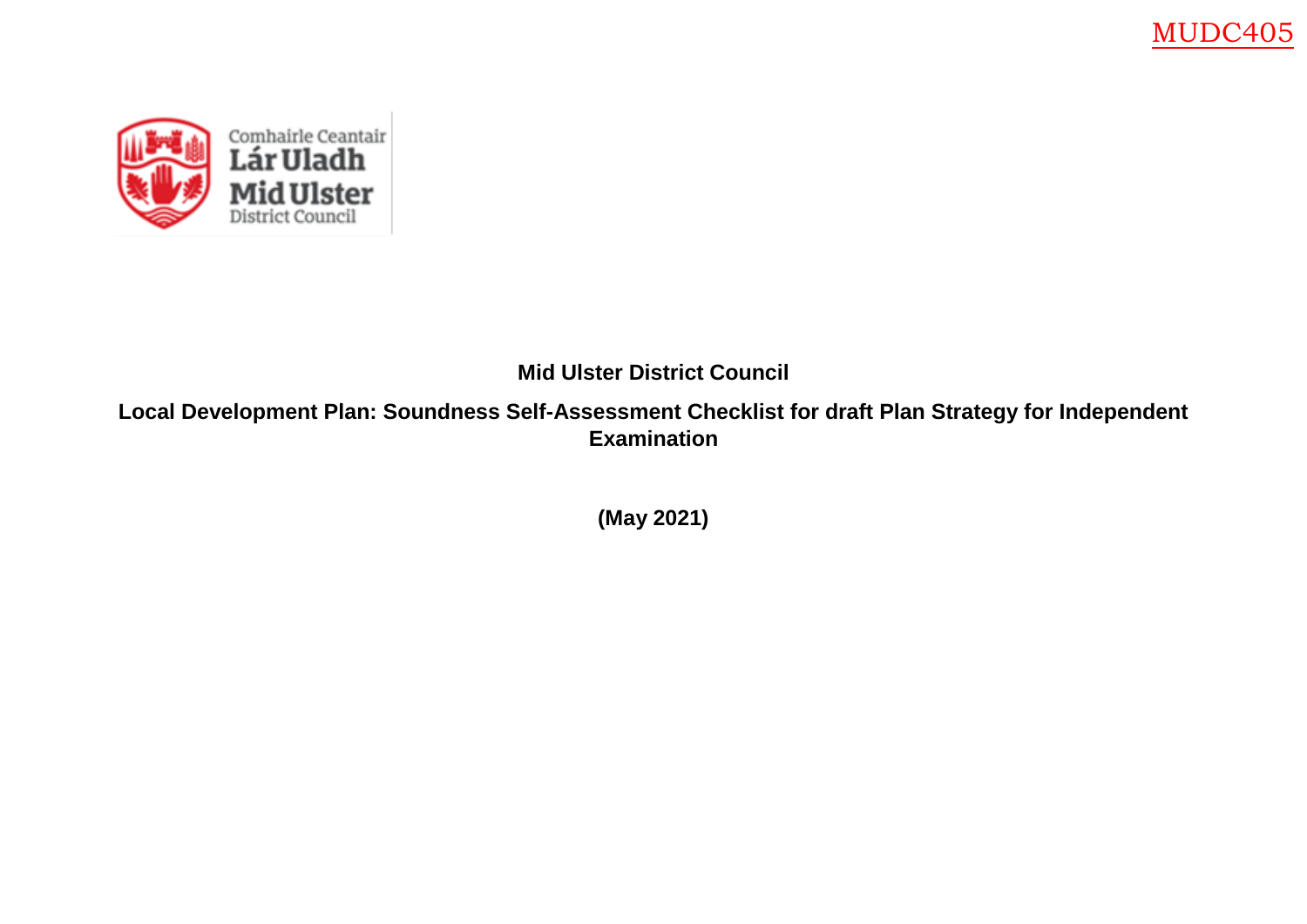#### **1.0 Introduction – Concept of Soundness**

1.1 As set out in Development Plan Practice Note 6, Soundness (May 2017), a key feature of the local development plan system is soundness which requires the development plan document (DPD) to be tested in terms of content, conformity, and the process by which it is produced at an independent examination (IE). The concept of testing the soundness of local development plans comes from established practice in England and Wales. The tests of soundness are based on three categories which relate to how the DPD has been produced, the alignment of the DPD with central government regional plans, policy and guidance and the coherence, consistency and effectiveness of the content of the DPD.

#### Legislative Context

- 1.2 Section 10 of The Planning Act (Northern Ireland) 2011 [2011 Act] requires that the Local Development Plan is examined at Independent Examination to ascertain if it is sound. This statement comprises the Councils self-assessment against the twelve tests of soundness contained within DPPN 6. These tests are based on three categories; procedural, consistency and coherence and effectiveness. These tests have a degree of overlap in terms of criteria. In addition, DPPN 6 also suggests that these examples may not constitute an inclusive and definitive list. Therefore, it is a matter for the council to decide the most appropriate evidence to demonstrate how it has met each test of soundness.
- 1.3 As part of the process of submitting the draft Plan Strategy, Section 10 (3) of the 2011 Act Regulation 20 of the Planning (Local Development Plan) Regulations (Northern Ireland) 2015, the Council is required to provide a range of submission documents. This soundness self-assessment is one of those documents and is provided in accordance with
- 1.4 It is the view of Mid Ulster District Council that the draft Plan Strategy meets all the tests of soundness, including in terms of procedures, consistency, coherence and effectiveness. Therefore, the Council considers that the draft Plan Strategy is ready for submission to the Department of Infrastructure for them to cause an IE. We hereby submit the draft Plan Strategy and supporting documents under Section 10 of the Planning Act (Northern Ireland) 2011 and Regulation 20 of the Planning (Local Development Plan) Regulations (Northern Ireland) 2015.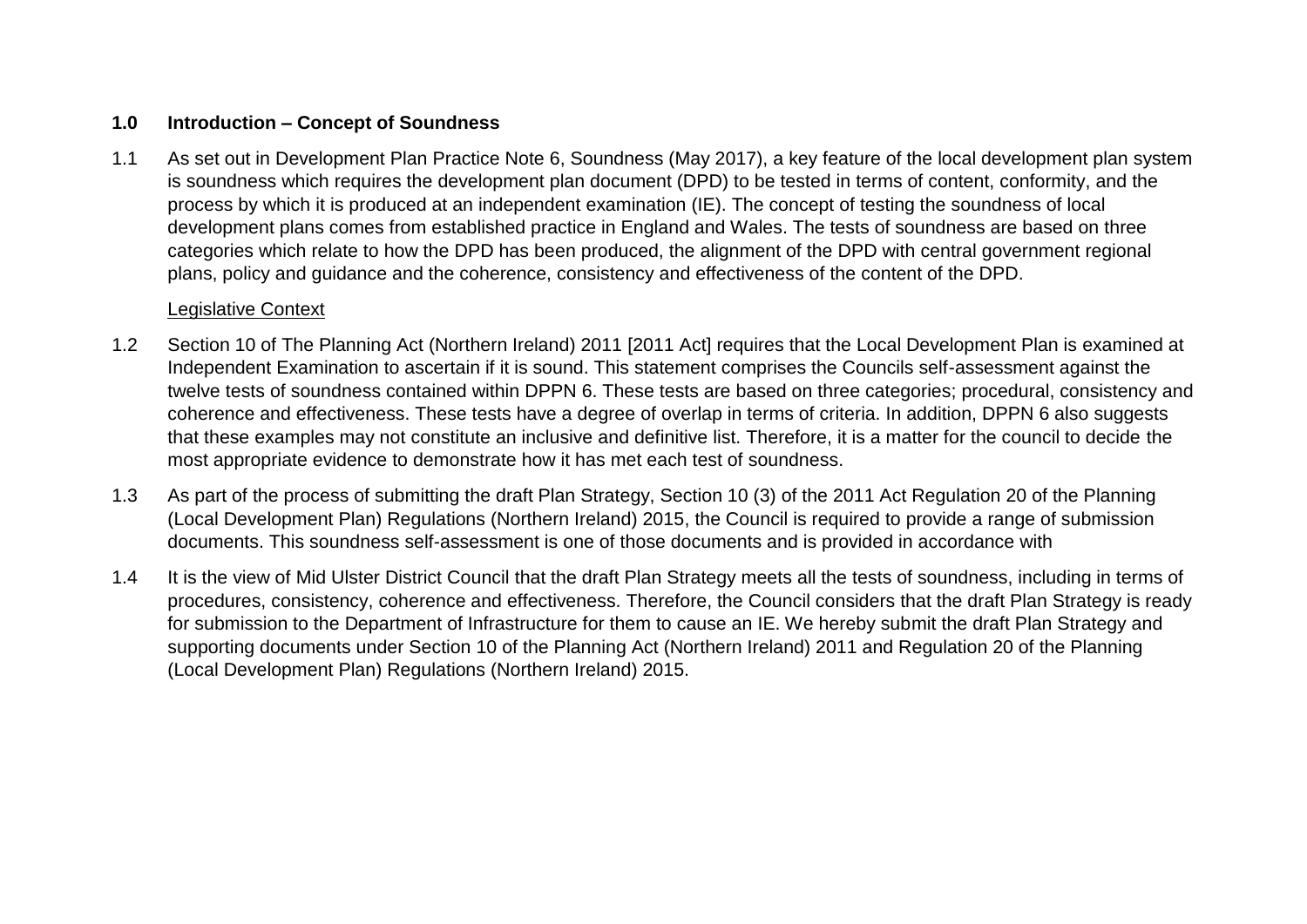| Test P1: Has the DPD been prepared in accordance with the Councils Timetable and Statement of Community<br>Involvement?                                                                                                                                                                                               |                                                                                                                                                                                                                                                                                                                                                                                                                                                                                                                                                                                                               |
|-----------------------------------------------------------------------------------------------------------------------------------------------------------------------------------------------------------------------------------------------------------------------------------------------------------------------|---------------------------------------------------------------------------------------------------------------------------------------------------------------------------------------------------------------------------------------------------------------------------------------------------------------------------------------------------------------------------------------------------------------------------------------------------------------------------------------------------------------------------------------------------------------------------------------------------------------|
| <b>Key Considerations</b>                                                                                                                                                                                                                                                                                             | Evidence                                                                                                                                                                                                                                                                                                                                                                                                                                                                                                                                                                                                      |
| Timetable<br>$\triangleright$ Does the Timetable detail the main stages of<br>the Plan Strategy process; has it been<br>prepared in accordance with Section 7 of the<br>Planning (Northern Ireland) Act 2011 and<br>Regulations 5-8 of the Planning (Local<br>Development Plan Regulations) Northern<br>Ireland 2015? | <b>YES</b> – The PS has been prepared in accordance with the LDP<br>timetable. The POP was published on 7 <sup>th</sup> November 2016 in line<br>with the indicative date in the timetable that it would be published<br>in Autumn 2016. The draft Plan Strategy was published in<br>February 2019 in line with the indicative date given in the revised<br>timetable to publish it in Spring 2019.                                                                                                                                                                                                           |
| $\triangleright$ Has the Timetable been prepared in<br>consultation with the PAC and other<br>consultation bodies as the Council considers<br>appropriate?                                                                                                                                                            | <b>YES</b> - The timetable was revised on two occasions – November<br>2018 and September 2020. Consultation was carried out with the<br>PAC and DFI for the initial publication and for each subsequent<br>revision. Consultation was also carried out with other bodies as<br>deemed appropriate by the Council such as NI Water, Invest NI,<br>DFI - Roads, GSNI AND DFI - Rivers.<br>All details of compliance with Regulations 5-8 of the Planning<br>(Local Development Plan) Regulations (Northern Ireland) 2015 for<br>the initial publication and the subsequent revisions are detailed in<br>MUDC409 |
| <b>Statement of Community Involvement</b><br>Does the SCI set out how the Council will<br>➤<br>involve the community in accordance with SCI<br>regulations?                                                                                                                                                           | <b>YES –</b> SCI clearly sets out how the public will be involved at each<br>stage of the Local Development Plan process.<br><b>YES</b> - The SCI was agreed by the Council on 24 <sup>th</sup> March 2016<br>before being sent to DFI for approval on 27 <sup>th</sup> April 2016.<br>Agreement was received by the Department on 6 <sup>th</sup> May 2016.                                                                                                                                                                                                                                                  |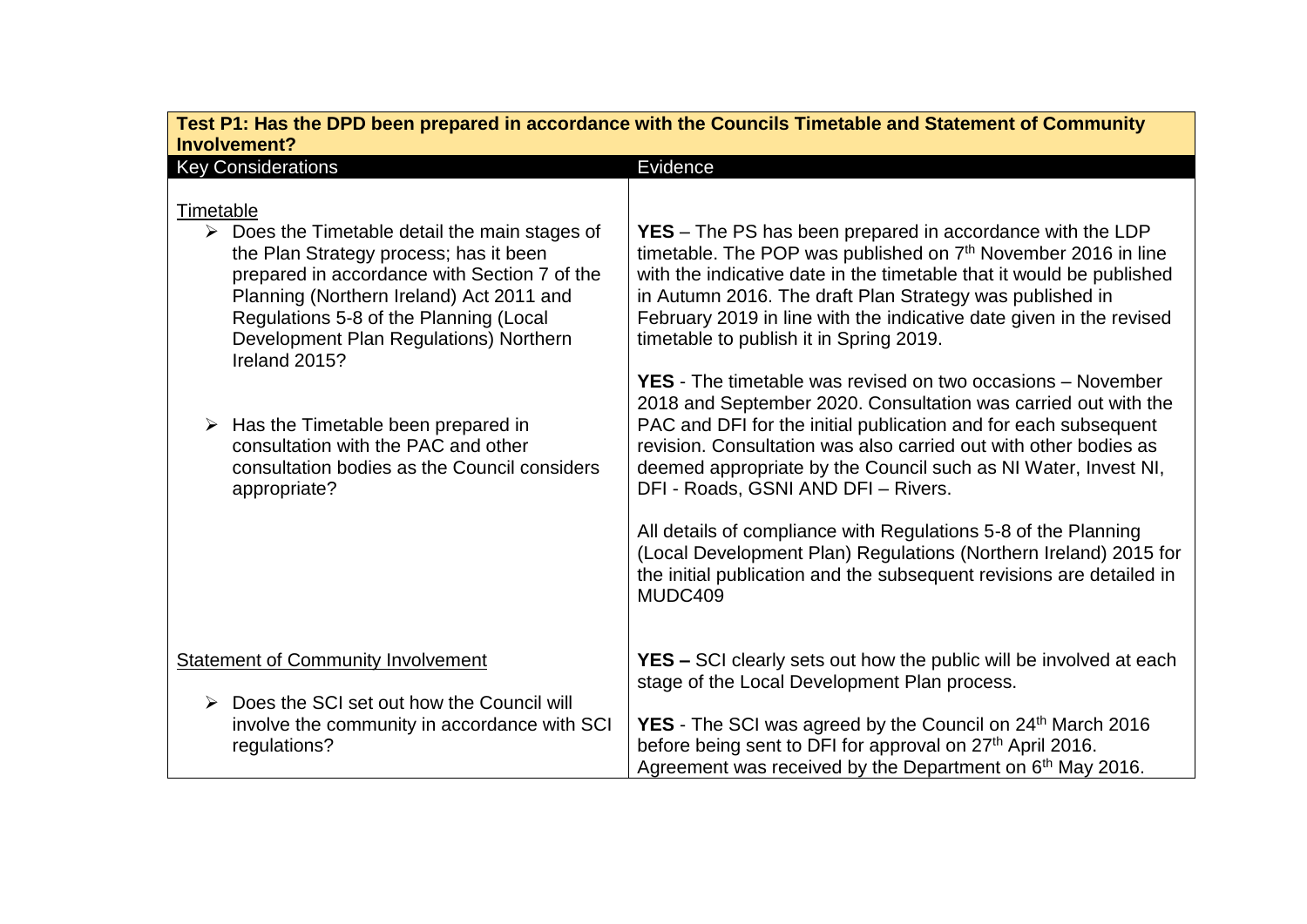|       | $\triangleright$ Has the SCI been agreed by Council and by<br>Dfl?                                                    | Subsequent revisions to the SCI were agreed by Council on 25 <sup>th</sup><br>October 2018 and 2 <sup>nd</sup> June 2020 before being sent to DFI for<br>agreement on 29 <sup>th</sup> October 2018 and 5 <sup>th</sup> June 2020 respectively.<br>Agreement was received on 21 <sup>st</sup> November 2018 and on the 18 <sup>th</sup><br>June 2020.                                                                                          |
|-------|-----------------------------------------------------------------------------------------------------------------------|------------------------------------------------------------------------------------------------------------------------------------------------------------------------------------------------------------------------------------------------------------------------------------------------------------------------------------------------------------------------------------------------------------------------------------------------|
|       | $\triangleright$ Have all relevant consultation / participation<br>procedures set out in the SCI been carried<br>out? | <b>YES</b> - For details on how the requirements of the SCI were<br>complied with, refer to MUDC408                                                                                                                                                                                                                                                                                                                                            |
| made? |                                                                                                                       | Test P2: Has the Council prepared its Preferred Options Paper (POP) and taken into account any representations                                                                                                                                                                                                                                                                                                                                 |
|       | <b>Key Considerations</b>                                                                                             | Evidence                                                                                                                                                                                                                                                                                                                                                                                                                                       |
|       | $\triangleright$ Has the POP been prepared and consulted<br>upon in accordance with the Timetable and<br>SCI?         | <b>YES</b> - The POP was published on $7th$ November 2016 in line with<br>the indicative date in the timetable that it would be published in<br>Autumn 2016. For details on how the requirements of the SCI<br>were complied with, refer to MUDC408                                                                                                                                                                                            |
|       | Does the POP set out a distinctive Vision,<br>Objectives as well as a range of options and a<br>preferred option?     | <b>YES</b> – The POP clearly sets out how the visions and objectives<br>will be in keeping with the vision of the RDS as well as tailored to<br>suit the vision expressed in our Community Plan. The POP also<br>contains a structured set of objectives built around the three key<br>themes of Accommodating People and Places, Creating Jobs and<br>Promoting Prosperity and Enhancing the Environment and<br>Improving the Infrastructure. |
|       |                                                                                                                       | A range of options are laid out for each important strategic issue<br>and a preferred option is then identified with explanation given. In<br>addition a range of additional questions are posed to stimulate                                                                                                                                                                                                                                  |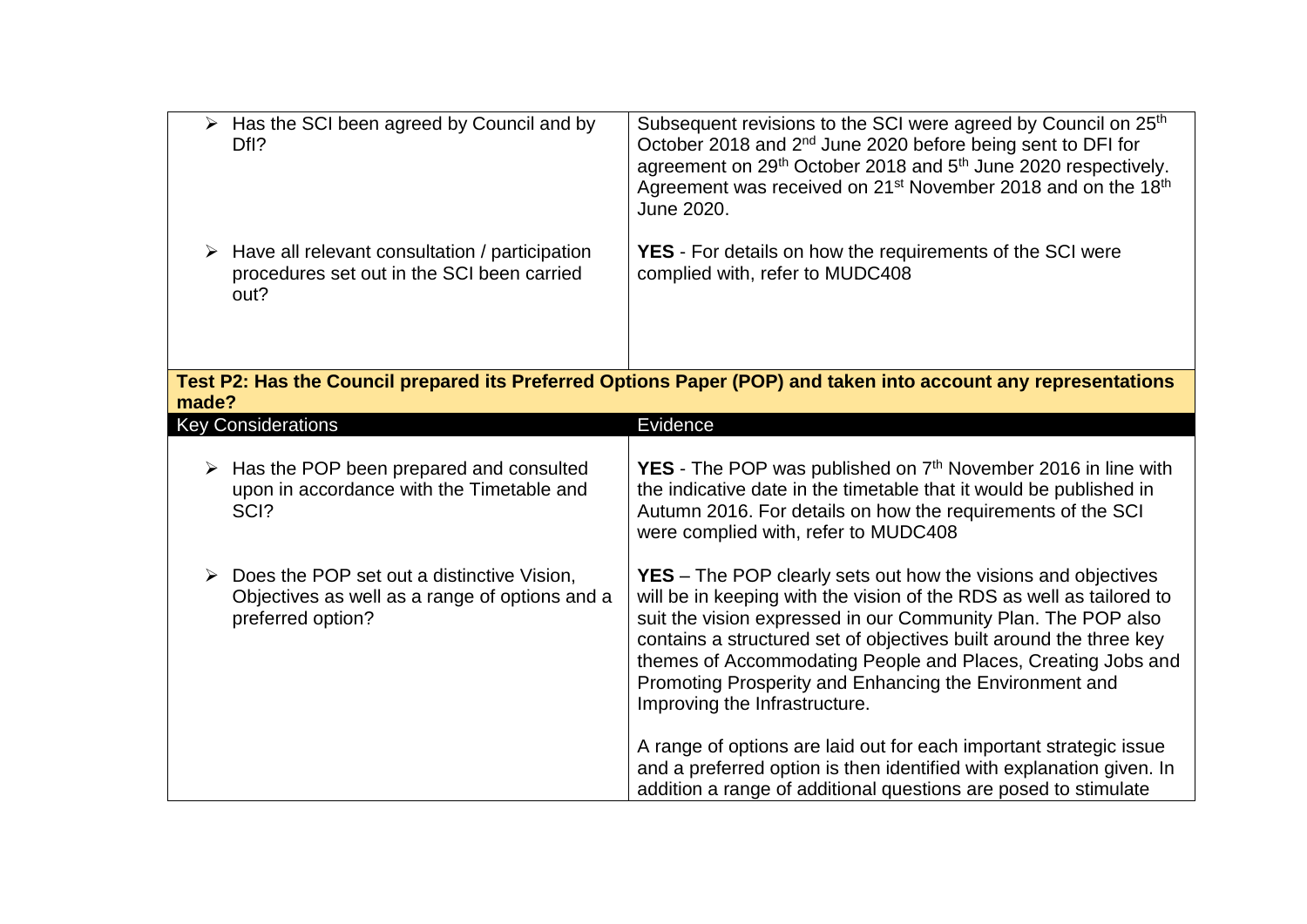|                                                                                                                                                                                     | debate on a wide range of additional issues. Examples of such are<br>frequent throughout the POP document.                                                                                                                                                                                                                                                                                                                                                                                                                                                                                                                                                                                                                                                                                                                                                                                                                                                                                                                                                                                                                                                                                                                                                                |
|-------------------------------------------------------------------------------------------------------------------------------------------------------------------------------------|---------------------------------------------------------------------------------------------------------------------------------------------------------------------------------------------------------------------------------------------------------------------------------------------------------------------------------------------------------------------------------------------------------------------------------------------------------------------------------------------------------------------------------------------------------------------------------------------------------------------------------------------------------------------------------------------------------------------------------------------------------------------------------------------------------------------------------------------------------------------------------------------------------------------------------------------------------------------------------------------------------------------------------------------------------------------------------------------------------------------------------------------------------------------------------------------------------------------------------------------------------------------------|
| Was consultation carried out with the<br>consultation bodies in accordance with<br>regulation 9 of the Planning (Local<br>Development Plan) Regulations (Northern<br>Ireland) 2015? | <b>YES</b> – consultation was carried out in accordance with regulation<br>9 - preparation of the Preferred Options Paper. For details on<br>compliance with LDP regulations please see MUDC409<br>The consultation ran for a period of 12 weeks between November<br>7th 2016 and January 27th 2017 and was publicised through the<br>following channels:<br>$\checkmark$ A Public Notice was issued in the Mid Ulster Mail, the<br>Tyrone Courier, the Tyrone Times, the Co Derry Post, the<br>Impartial Reporter, the Mid Ulster Observer, the<br>Dungannon Observer and the Belfast Gazette and on the<br>Mid Ulster District Council website<br>(www.midulstercouncil.org) for two consecutive weeks.<br>This notice stated:<br>The Council's intention to prepare a Local<br>(i)<br>Development Plan, accompanied by a Sustainability<br>Appraisal, including Strategic Environmental and<br><b>Equality Impact Assessments;</b><br>Publication of the Prepared Options Paper inviting<br>(ii)<br>comment within 12 weeks;<br>Details of community meetings, exhibitions and<br>(iii)<br>pop-in information sessions;<br>Publication of the initial stages of Sustainability<br>(iv)<br>Appraisal, incorporating SEA, and invite comment<br>as considered necessary. |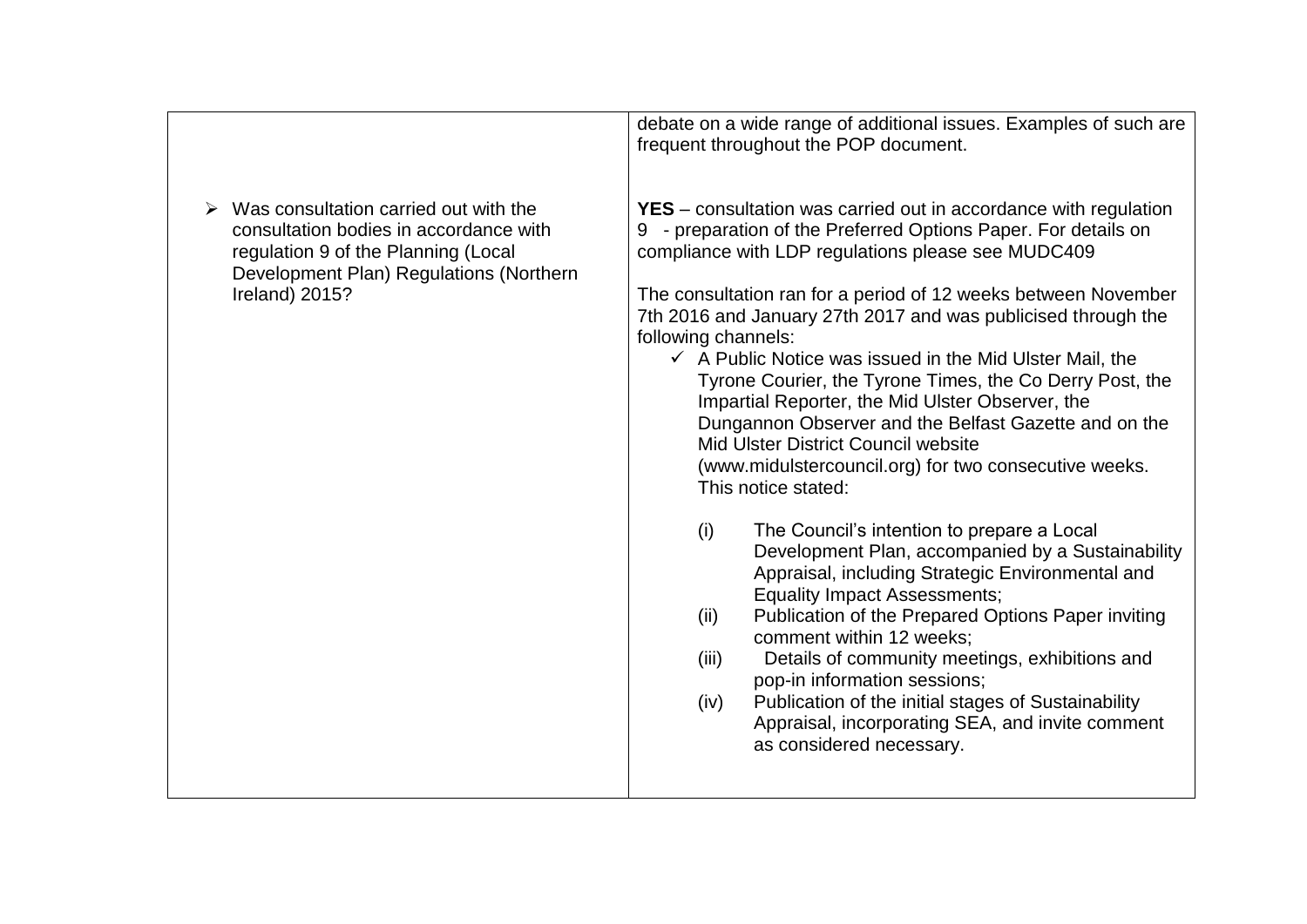| $\checkmark$ The POP and related Easy Read Guide was published on<br>the Mid Ulster District Council website also made available<br>at the Council Offices in Magherafelt, Dungannon and<br>Cookstown and hard copies provided upon request.<br>$\checkmark$ A Press Release was issued in the Mid Ulster Mail, the<br>Tyrone Courier, the Mid Ulster Observer, the Dungannon<br>Observer, the Derry Post, the Impartial Reporter, the<br>Tyrone times and the Belfast Gazette about the intention to<br>prepare a new plan, drawing attention to the Preferred<br>Options Paper and the public consultation.<br>$\checkmark$ A Launch and Exhibition was held in The Burnavon Theatre<br>and Arts Centre in Cookstown on November 7th 2016 to<br>announce the publication of the Preferred Options Paper. 4<br>  P a g e PUBLIC CONSULTATION REPORT<br>$\checkmark$ Public Meetings and Exhibitions with drop in sessions were<br>held in the District towns of Dungannon, Cookstown,<br>Magherafelt, Coalisland and Maghera. And in a number of<br>other locations distributed across the Mid Ulster District.<br>Appendix 6 details the locations of all the List of Public<br>Meetings and Exhibitions and summarizes the issues<br>raised at each.<br>$\checkmark$ We also wrote to Elected Members and MLA's (Department<br>Ministers and Junior Ministers) providing them with a copy<br>of the Preferred Options Paper. x We wrote to 1,754 local<br>community groups and section 75 groups as listed in our<br>Statement of Community Involvement. They were given the<br>opportunity of a meeting with a planning officer to record<br>their views.<br>In addition to the public meetings a number of focused |
|-------------------------------------------------------------------------------------------------------------------------------------------------------------------------------------------------------------------------------------------------------------------------------------------------------------------------------------------------------------------------------------------------------------------------------------------------------------------------------------------------------------------------------------------------------------------------------------------------------------------------------------------------------------------------------------------------------------------------------------------------------------------------------------------------------------------------------------------------------------------------------------------------------------------------------------------------------------------------------------------------------------------------------------------------------------------------------------------------------------------------------------------------------------------------------------------------------------------------------------------------------------------------------------------------------------------------------------------------------------------------------------------------------------------------------------------------------------------------------------------------------------------------------------------------------------------------------------------------------------------------------------------------------------------------------------------------------------------------|
| meeting were facilitated with local groups and some were<br>held in conjunction with the consultation on the draft                                                                                                                                                                                                                                                                                                                                                                                                                                                                                                                                                                                                                                                                                                                                                                                                                                                                                                                                                                                                                                                                                                                                                                                                                                                                                                                                                                                                                                                                                                                                                                                                      |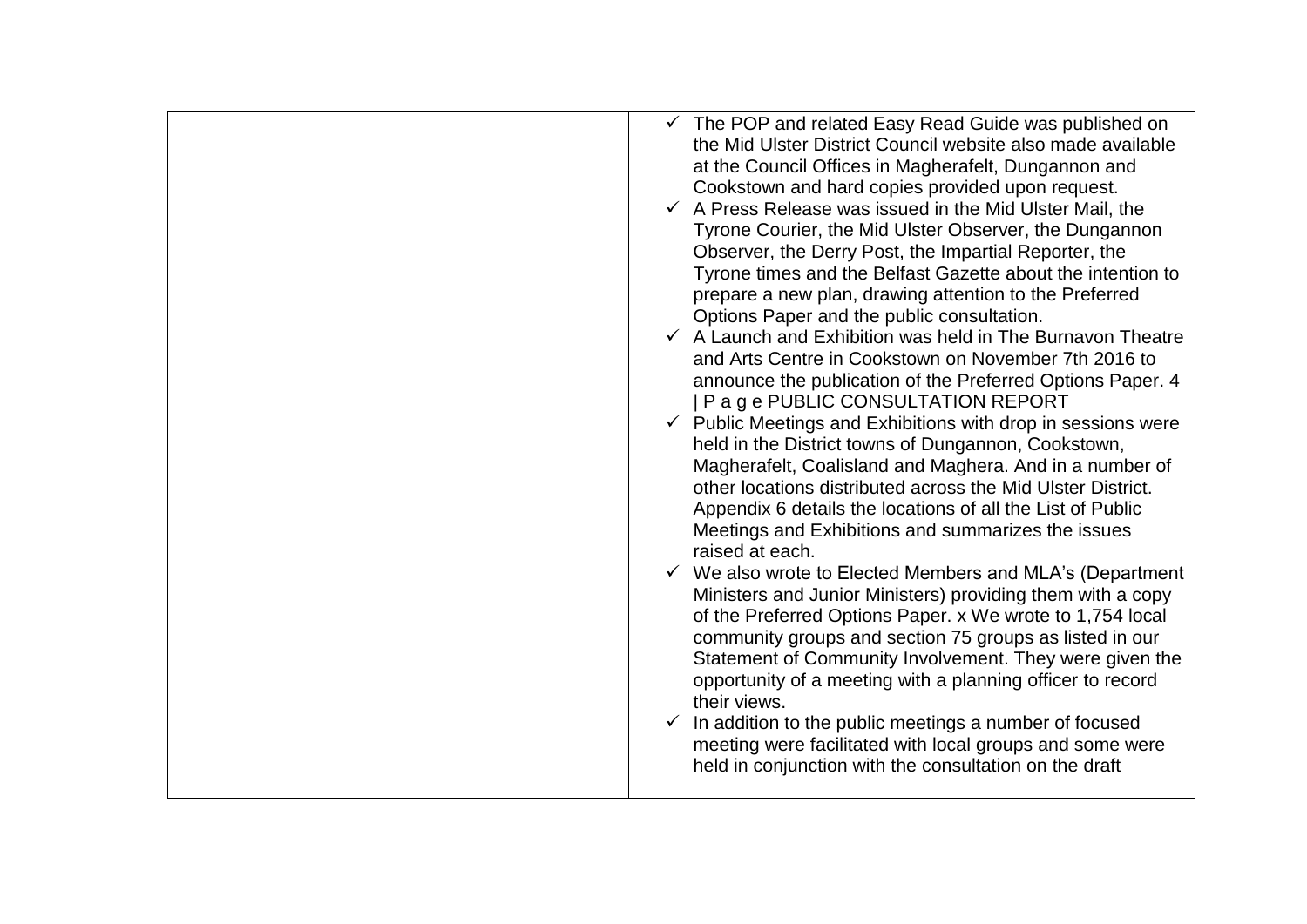|                                                                                                                                                                                                                                            | community plan. A summary of the comments made at<br>these are contained at Appendix 6.<br>Engagement with the 'Consultation Bodies' has been a key<br>part of the consultation on the POP and SA/SEA Interim<br>Report. The responses from the consultation bodies are<br>summarized at Appendix 5 and consideration of the<br>comments is also provided.                                                                                                                                                            |
|--------------------------------------------------------------------------------------------------------------------------------------------------------------------------------------------------------------------------------------------|-----------------------------------------------------------------------------------------------------------------------------------------------------------------------------------------------------------------------------------------------------------------------------------------------------------------------------------------------------------------------------------------------------------------------------------------------------------------------------------------------------------------------|
| $\triangleright$ Was consideration given to representations<br>received from the POP in accordance with<br>Regulation 9 and were regulations 10 and 11<br>complied with in relation to availability and<br>public consultation on the POP? | <b>YES</b> – Yes, responses to Regulation 9 correspondence were<br>recorded and detailed as they were received. These were<br>subsequently considered in preparation of the POP. Reponses<br>were received from a range of consultees including utility<br>providers, government departments and neighbouring councils.<br>For details on compliance with LDP regulations please see<br>MUDC409                                                                                                                       |
| Have the Council founded their preferred<br>options on a robust evidence base?                                                                                                                                                             | <b>YES</b> – The POP was underpinned by background evidence in the<br>form of Position Papers across a range of topics covered in the<br><b>POP</b>                                                                                                                                                                                                                                                                                                                                                                   |
| $\triangleright$ Do options take account of Community Plan,<br>RDS and the SPPS?                                                                                                                                                           | <b>YES</b> - The POP clearly sets out how the visions and objectives will<br>be in keeping with the vision of the RDS as well as tailored to suit<br>the vision expressed in our emerging Community Plan. It is self-<br>evident in the POP itself that each section considers what the<br>strategic objectives are as per the SPPS as well as considering<br>what the key issues are for the District. Issues raised in the<br>consultation process for the emerging Community Plan are also<br>given consideration. |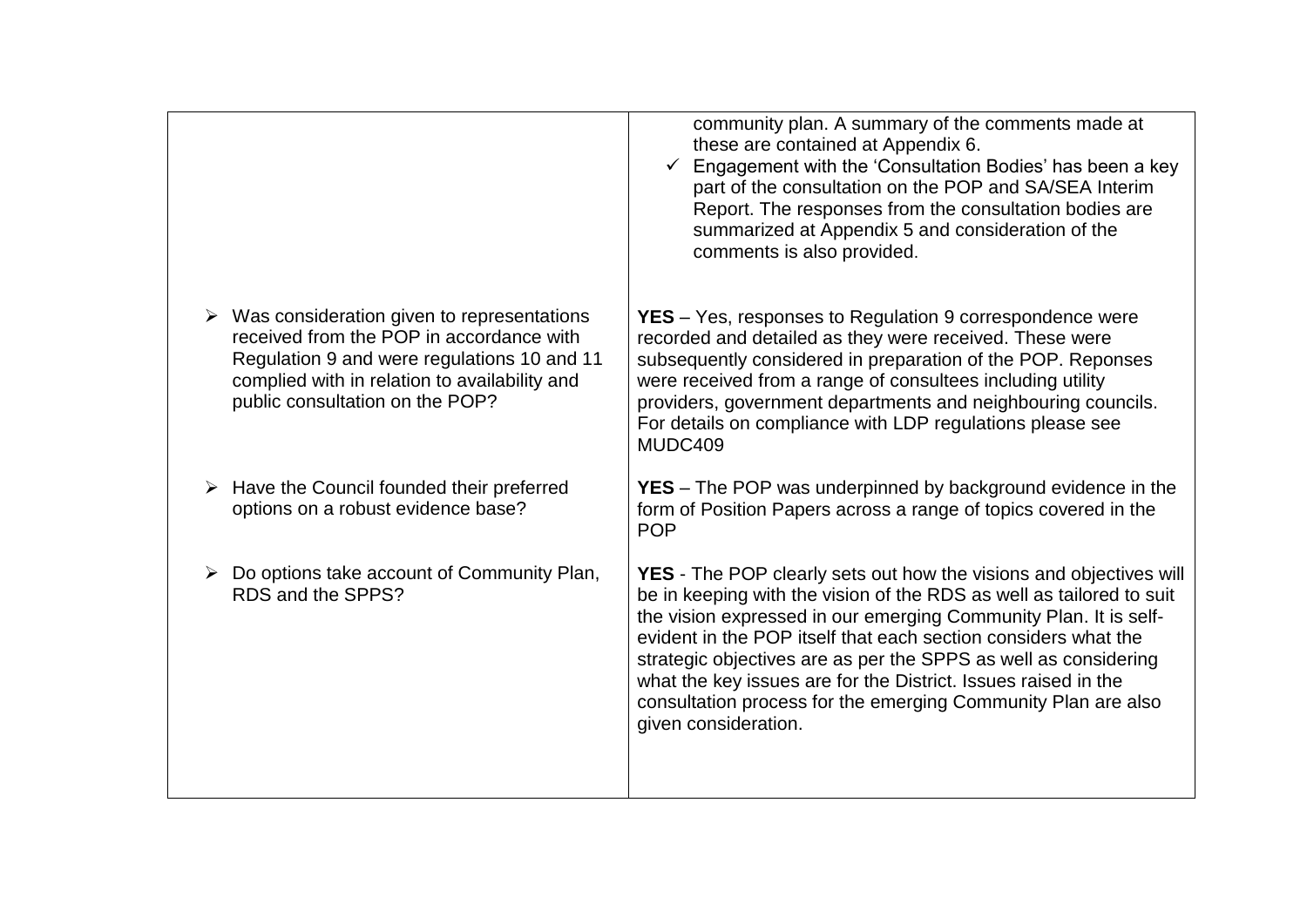|                                                                                                                                                                                                                                                                         | It is important to note that the Community Plan for Mid Ulster was<br>not published in its final form until May 2017 i.e. after the POP was<br>published.                                                                                                                                                  |  |
|-------------------------------------------------------------------------------------------------------------------------------------------------------------------------------------------------------------------------------------------------------------------------|------------------------------------------------------------------------------------------------------------------------------------------------------------------------------------------------------------------------------------------------------------------------------------------------------------|--|
| $\triangleright$ Has the POP been subject to an interim SA?                                                                                                                                                                                                             | Yes, a Sustainability Appraisal (Incorporating SEA) Interim Report<br>accompanied the POP in November 2019 - see MUDC103                                                                                                                                                                                   |  |
| Test P3: Has the DPD been subject to a SA including Strategic Environmental Assessment?                                                                                                                                                                                 |                                                                                                                                                                                                                                                                                                            |  |
| <b>Key Considerations</b>                                                                                                                                                                                                                                               | Evidence                                                                                                                                                                                                                                                                                                   |  |
| $\triangleright$ Has the draft Plan Strategy been subject to a<br>Sustainability Appraisal (SA) including<br><b>Strategic Environmental Assessment (SEA)?</b><br>$\triangleright$ Has the Council complied with relevant<br>contained within the EAPP (NI) Regulations? | <b>YES</b> - All these requirements have been met. A full SA/SEA<br>assessment has been undertaken for all the strategic and<br>development management policies and proposed designations in<br>the draft Plan Strategy.<br>A copy of the SA/SEA is submitted with the draft Plan Strategy.<br>See MUDC102 |  |
| Test P4: Did the Council comply with the regulations on the form and content of the draft Plan Strategy and<br>procedure for preparing the draft Plan Strategy?                                                                                                         |                                                                                                                                                                                                                                                                                                            |  |
| <b>Key Considerations</b>                                                                                                                                                                                                                                               | Evidence                                                                                                                                                                                                                                                                                                   |  |
| $\triangleright$ Has the Council complied with the relevant<br>requirements contained within the Planning<br>(Local Development Plan) Regulations<br>(Northern Ireland) 2015?                                                                                           | <b>YES</b> – All details on compliance with the regulations can be found<br>at MUDC409.<br>The draft Plan Strategy clearly sets out the Council's objectives in                                                                                                                                            |  |
|                                                                                                                                                                                                                                                                         | relation to the development of land within the District. It contains                                                                                                                                                                                                                                       |  |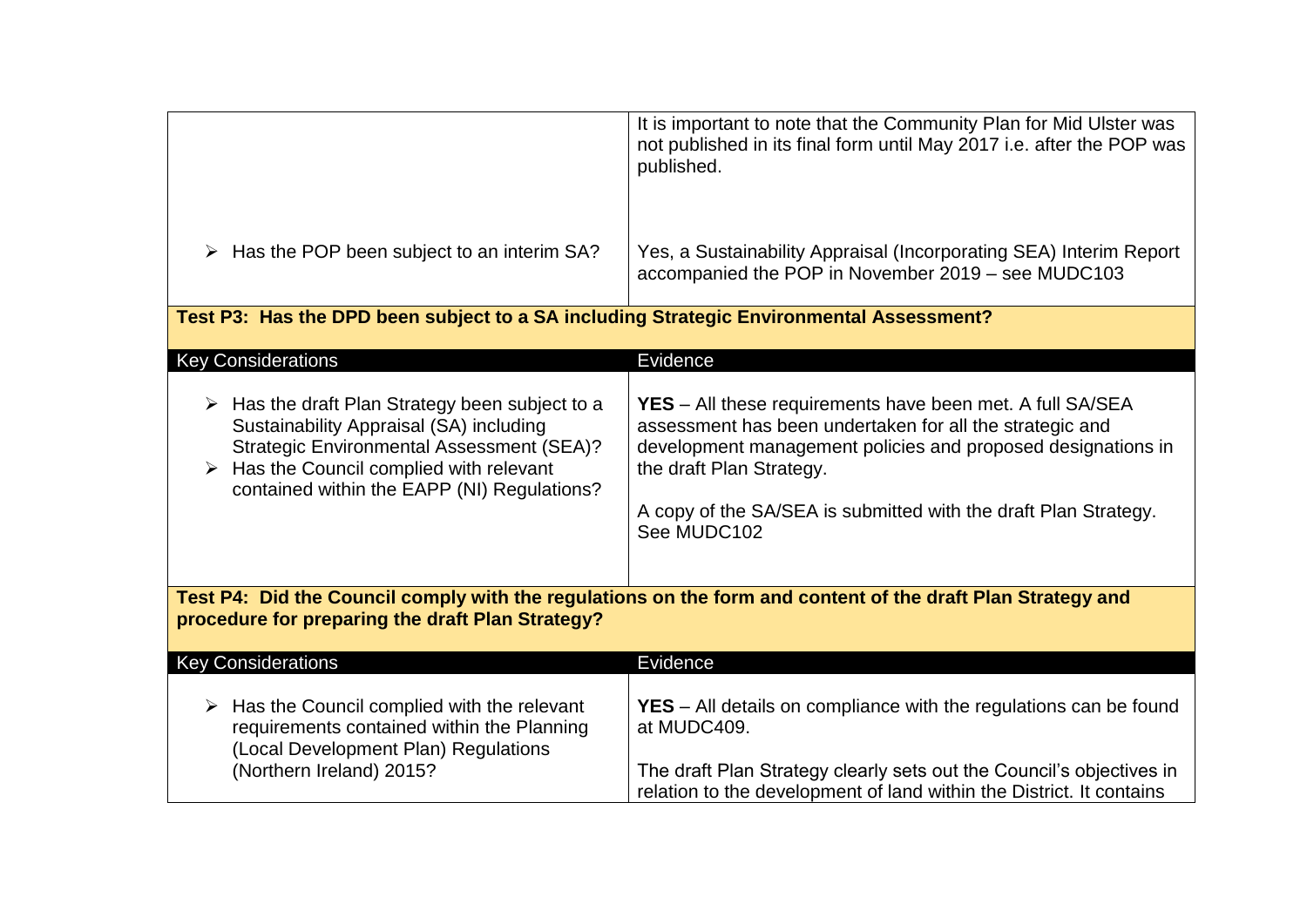|                                                                                                                                                                                                   | specific policies for the implementation of those objectives and<br>also contains maps of strategic designations to show how those<br>polices will be implemented spatially. For example, maps are<br>provided of Areas of Constraint on Minerals Development, Special<br>Countryside Areas and other strategic designations. Separate and<br>distinct justification is provided for each policy along with clear<br>evidence of how the policy approach fits with regional policy and<br>with the vision of the District which is expressed in the Community<br>Plan.                                                                                                                                                  |
|---------------------------------------------------------------------------------------------------------------------------------------------------------------------------------------------------|-------------------------------------------------------------------------------------------------------------------------------------------------------------------------------------------------------------------------------------------------------------------------------------------------------------------------------------------------------------------------------------------------------------------------------------------------------------------------------------------------------------------------------------------------------------------------------------------------------------------------------------------------------------------------------------------------------------------------|
| Has the Council taken account of any<br>representations received in relation to the POP<br>and considered representations and counter-<br>representations received on the draft Plan<br>Strategy. | $YES -$<br><b>POP</b><br>In total 657 representations were received to the POP as well as<br>29 "late" representations which were received after the closure of<br>the consultation period. In January 2019, the Council published its<br>Preferred Options Paper Public Consultation Report. The report<br>was structured around the sections of the Preferred Options<br>Paper.<br>It explained in detail the issues which had been raised by<br>Consultation Bodies and by members of the public. It set out the<br>Councils consideration of these issues which had been raised and<br>what our recommendation was based on the careful consideration<br>of such. It also detailed how the recommendations had been |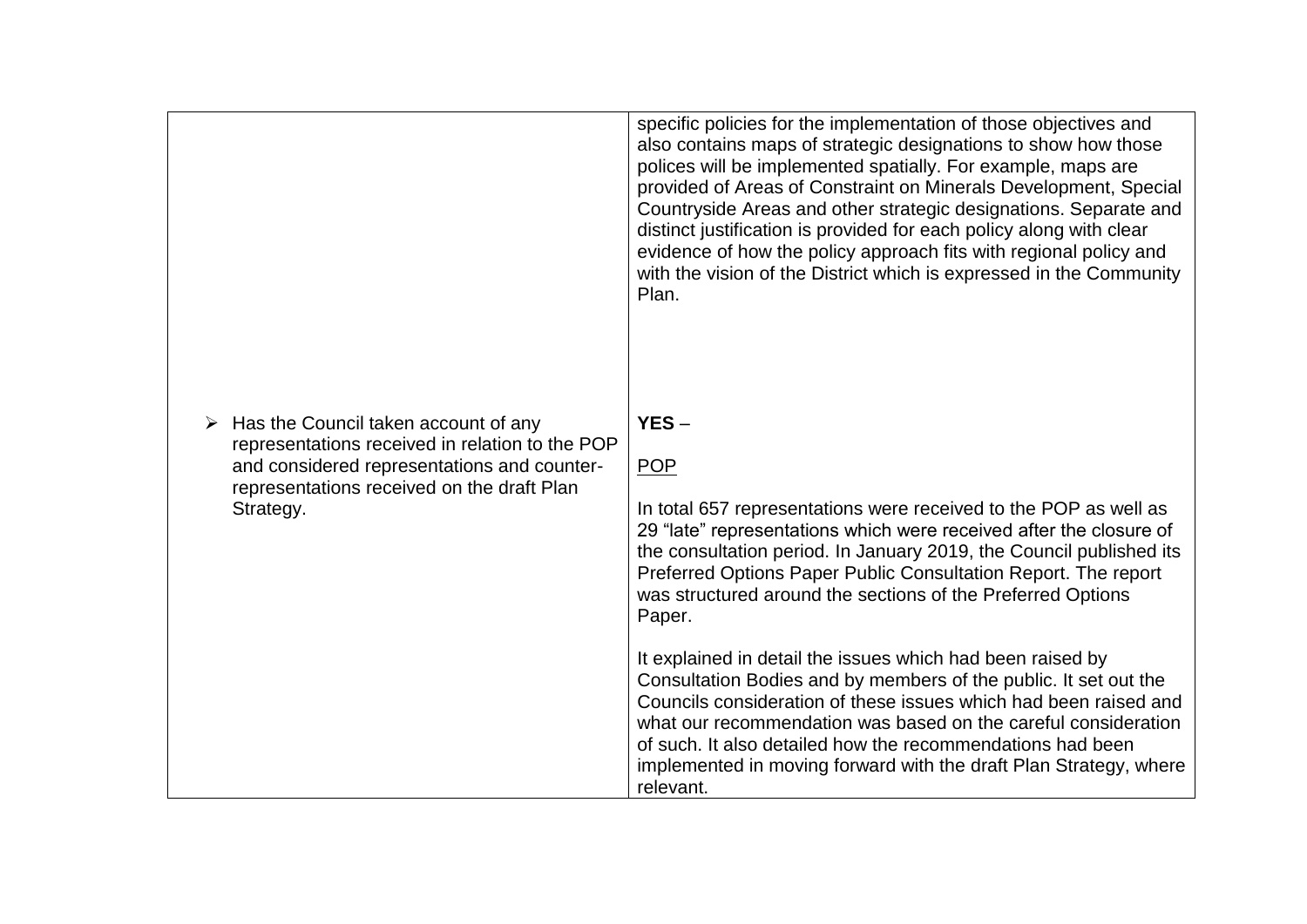|                                                                             | The Public Consultation Report on the POP was agreed by<br>Planning Committee over 3 separate meetings on 17 <sup>th</sup> October<br>2017, 2 <sup>nd</sup> November 2017 and 28 <sup>th</sup> November 2017.                                                                                                                                                                                                                                                                                                                                                                                                                                                                                                                                                                                                                                                                  |
|-----------------------------------------------------------------------------|--------------------------------------------------------------------------------------------------------------------------------------------------------------------------------------------------------------------------------------------------------------------------------------------------------------------------------------------------------------------------------------------------------------------------------------------------------------------------------------------------------------------------------------------------------------------------------------------------------------------------------------------------------------------------------------------------------------------------------------------------------------------------------------------------------------------------------------------------------------------------------|
|                                                                             | <b>Draft Plan Strategy</b><br>There were 204 representations received to the initial consultation<br>period for the draft Plan Strategy. Following the closure of that<br>consultation period, a consultation report was also completed to<br>consider representations received. This report. In the report, under<br>each chapter/topic heading, the main issues are identified followed<br>by all representations made which are related to that issue. The<br>regional and local policy context are outlined and a response to<br>specific issues, which includes the reference number of each<br>representation, followed by the Council's consideration and<br>suggested action. Consideration of any counter-representation are<br>also included. This report was agreed by Planning Committee over<br>three separate meetings at the end of 2019 and beginning of 2020. |
|                                                                             | Following this, a procedural error was discovered which meant that a re-<br>consultation was undertaken. In total, 36 representations were received<br>to that re-consultation and the report was updated to reflect the issues<br>raised in this process. Again, any counter representations received tot<br>his re-consultation process were included in the report. The report was<br>agreed by Planning Committee on the 12 <sup>th</sup> April 2021.                                                                                                                                                                                                                                                                                                                                                                                                                      |
|                                                                             | The POP and DPS consultation reports can be found at<br>MUDC114 and MUDC116                                                                                                                                                                                                                                                                                                                                                                                                                                                                                                                                                                                                                                                                                                                                                                                                    |
| Test C1: Did the Council take account of the Regional Development Strategy? |                                                                                                                                                                                                                                                                                                                                                                                                                                                                                                                                                                                                                                                                                                                                                                                                                                                                                |
| <b>Key Considerations</b>                                                   | <b>Evidence</b>                                                                                                                                                                                                                                                                                                                                                                                                                                                                                                                                                                                                                                                                                                                                                                                                                                                                |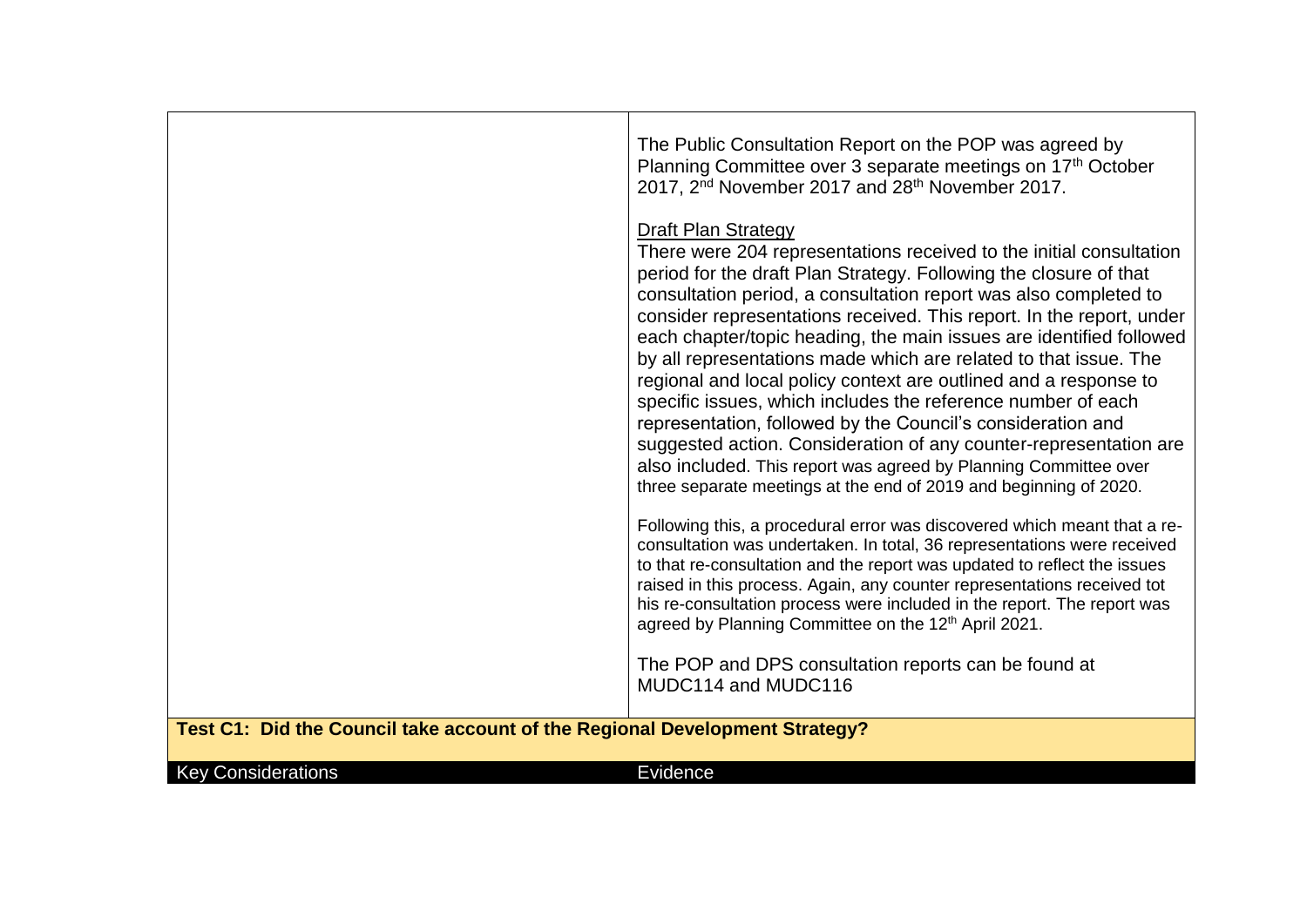| Did the Council ensure that the objectives,<br>proposals and policies contained the dPS have<br>taken account of the RDS and provide<br>evidence of how this has been undertaken?<br>$\triangleright$ Has the Council referred to the RDS<br>throughout the draft Plan Strategy? | <b>YES –</b> The RDS has been considered and taken account of<br>throughout the process of preparing the draft Plan Strategy. The<br>earliest background evidence position papers clearly took account<br>of the RDS and the SPPS and these were discussed in the<br>introduction to each paper.<br>The spatial Growth Strategy of the DPS has clearly been based on<br>the RDS and this is evidenced in the introduction to chapter 4.0. In<br>addition, each policy chapter of the draft Plan Strategy has a<br>section setting out the regional policy context.<br>Examples of where the RDS has been taken account of in the<br>DPS include:                                                                                                                                                      |
|----------------------------------------------------------------------------------------------------------------------------------------------------------------------------------------------------------------------------------------------------------------------------------|-------------------------------------------------------------------------------------------------------------------------------------------------------------------------------------------------------------------------------------------------------------------------------------------------------------------------------------------------------------------------------------------------------------------------------------------------------------------------------------------------------------------------------------------------------------------------------------------------------------------------------------------------------------------------------------------------------------------------------------------------------------------------------------------------------|
|                                                                                                                                                                                                                                                                                  | $\checkmark$ The RDS aim of concentrating development in the three<br>main hubs of Cookstown, Dungannon and Magherafelt is<br>evidenced through SPF 2.<br>$\checkmark$ The RDS aim of 60% of new housing to urban centres with<br>>5k population is evidenced through the local housing<br>indicators in the DPS (Appendix 1).<br>$\checkmark$ The RDS aim of sustaining rural communities in small<br>settlements and the open countryside is evidenced through<br>SPF 5, SPF 6 and our rural housing policy and rural<br>economic policy.<br>$\checkmark$ The RDS aim of ensuring secure energy supply has been<br>realised through the decision not to bring forward<br>separation distances for single turbines as proposed in the<br>POP – see MUDPS 239 - as this would hinder energy<br>supply |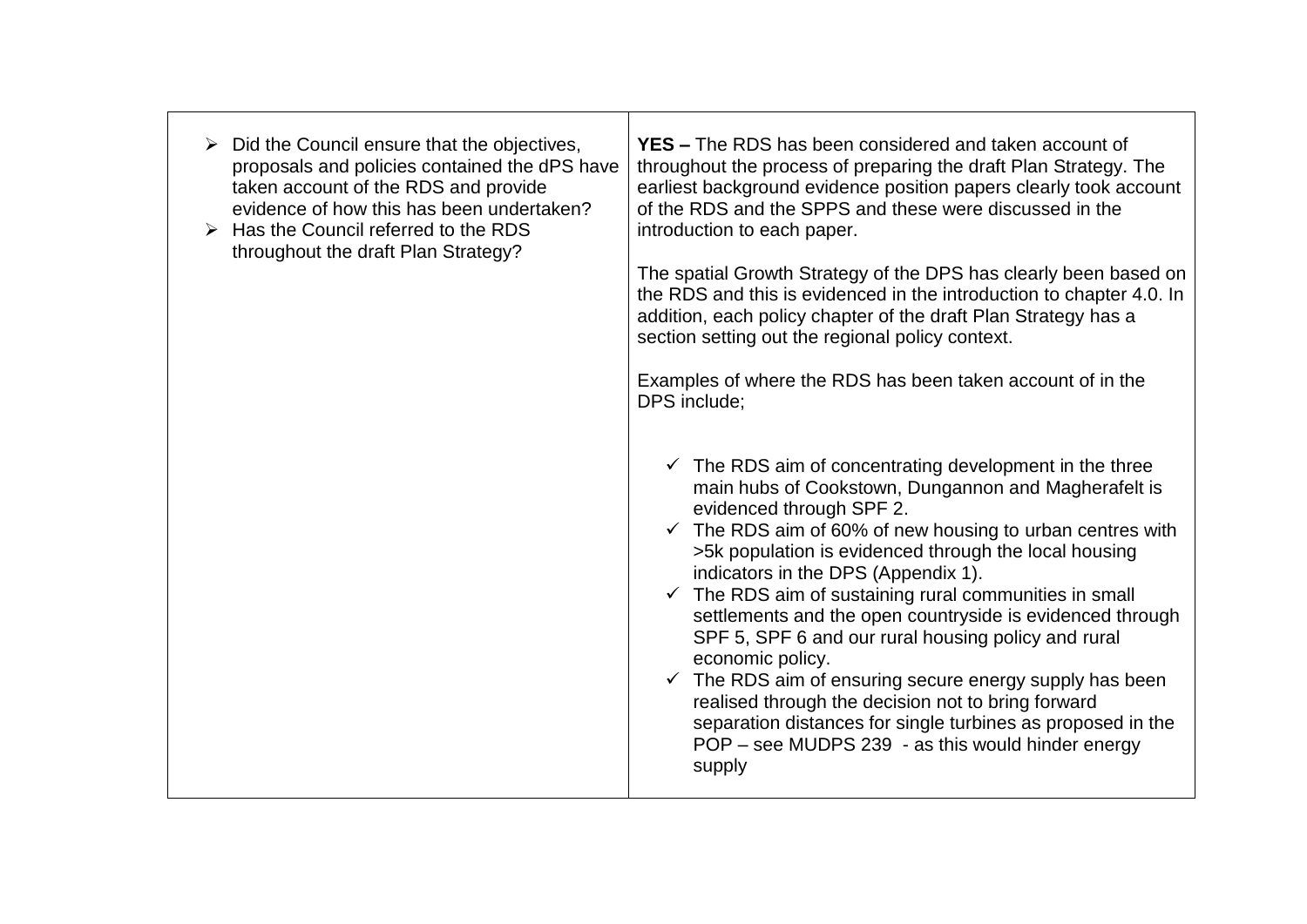| Where an aspect of dPS departs from the                                                                                                                                           | Settlement Hierarchy has been defined using the<br>Infrastructure Wheel. See background evidence paper<br>entitled Strategic Settlement Evaluation - MUDC215<br>The background papers and the SA report provide analysis of                                                                                                                                                                                |
|-----------------------------------------------------------------------------------------------------------------------------------------------------------------------------------|------------------------------------------------------------------------------------------------------------------------------------------------------------------------------------------------------------------------------------------------------------------------------------------------------------------------------------------------------------------------------------------------------------|
| approach of the RDS, does the evidence base<br>support a different approach?                                                                                                      | evidence and justification in support of policy direction. In those<br>policies that represent a slight deviation from regional policy, this<br>is set out either in the PS itself or in the accompanying<br>background papers and studies. The SA Report also provides<br>justification on why certain options were pursued.                                                                              |
| Test C2: Did the Council take account of its Community Plan?                                                                                                                      |                                                                                                                                                                                                                                                                                                                                                                                                            |
| <b>Key Considerations</b>                                                                                                                                                         | Evidence                                                                                                                                                                                                                                                                                                                                                                                                   |
| $\triangleright$ Has the draft Plan Strategy demonstrated how<br>its policies, allocations and strategic<br>designations give spatial expression to the<br><b>Community Plan?</b> | YES - Para. 1.17 of the DPS states that the Local Development<br>Plan for Mid Ulster supports and spatially represents the vision of<br>the Community Plan. The Community Plan has been a major<br>consideration throughout the creation of the draft Plan Strategy.<br>It is however, important to remember that the Community Plan<br>was not published until after the launch of the POP and therefore, |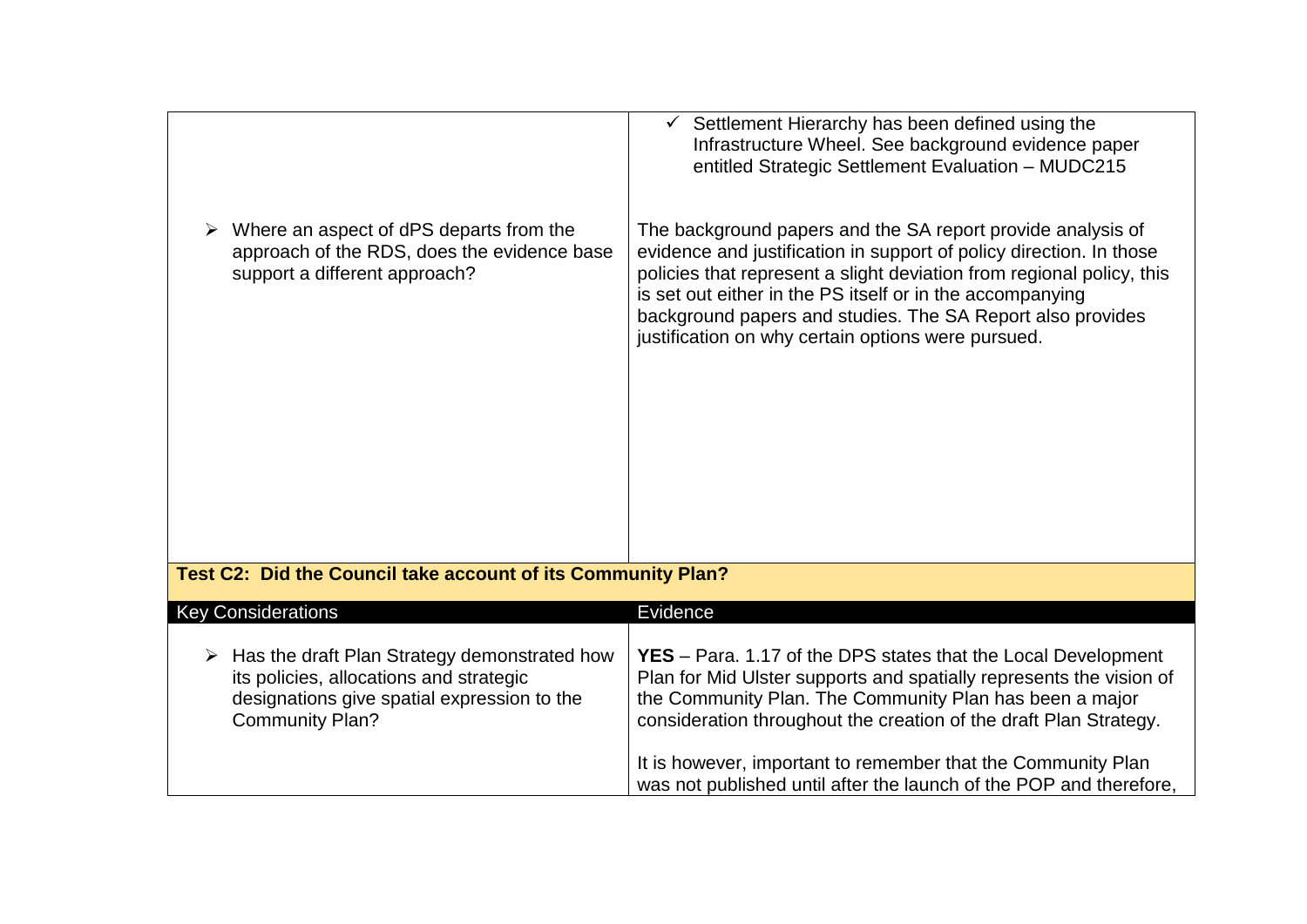| consideration of its finalised outcomes and goals were not<br>possible in the early phase of evidence gathering. When the<br>Community Plan was published in its final form, later evidence<br>gathering and background studies show clear evidence of<br>considering the themes and outcomes of the Community Plan.<br>See MUDC055, MUDC057 for example.                                                                                       |
|-------------------------------------------------------------------------------------------------------------------------------------------------------------------------------------------------------------------------------------------------------------------------------------------------------------------------------------------------------------------------------------------------------------------------------------------------|
| The POP clearly sets out how its visions and objectives are<br>tailored to suit the vision expressed in our emerging Community<br>Plan. It is self-evident in the POP itself that each section considers<br>what the strategic objectives are as per the SPPS as well as<br>considering what the key issues are for the District. Issues raised<br>in the consultation process for the emerging Community Plan are<br>also given consideration. |
| Each section of the draft Plan Strategy also contains consideration<br>on what parts of the Community Plan are relevant to the topic in<br>question.                                                                                                                                                                                                                                                                                            |
| Most of the designations in the DPS are strategic in nature and<br>more specific policies / allocations will be identified at LPP stage.<br>However, planning policies proposed withint the strategy do give<br>spatial representation to the outcomes of the Community Plan. For<br>example;                                                                                                                                                   |
| Outcome 3 of Community Plan Theme 3 - "Education and Skills"<br>states that "we are more entrepreneurial, innovative and creative."<br>The DPS seeks to implement this outcome by recognising the<br>strong entrepreneurial spirit in Mid Ulster and therefore allowing<br>greater flexibility for small workshop type development in the rural<br>area and economic development on the edges of a settlement.                                  |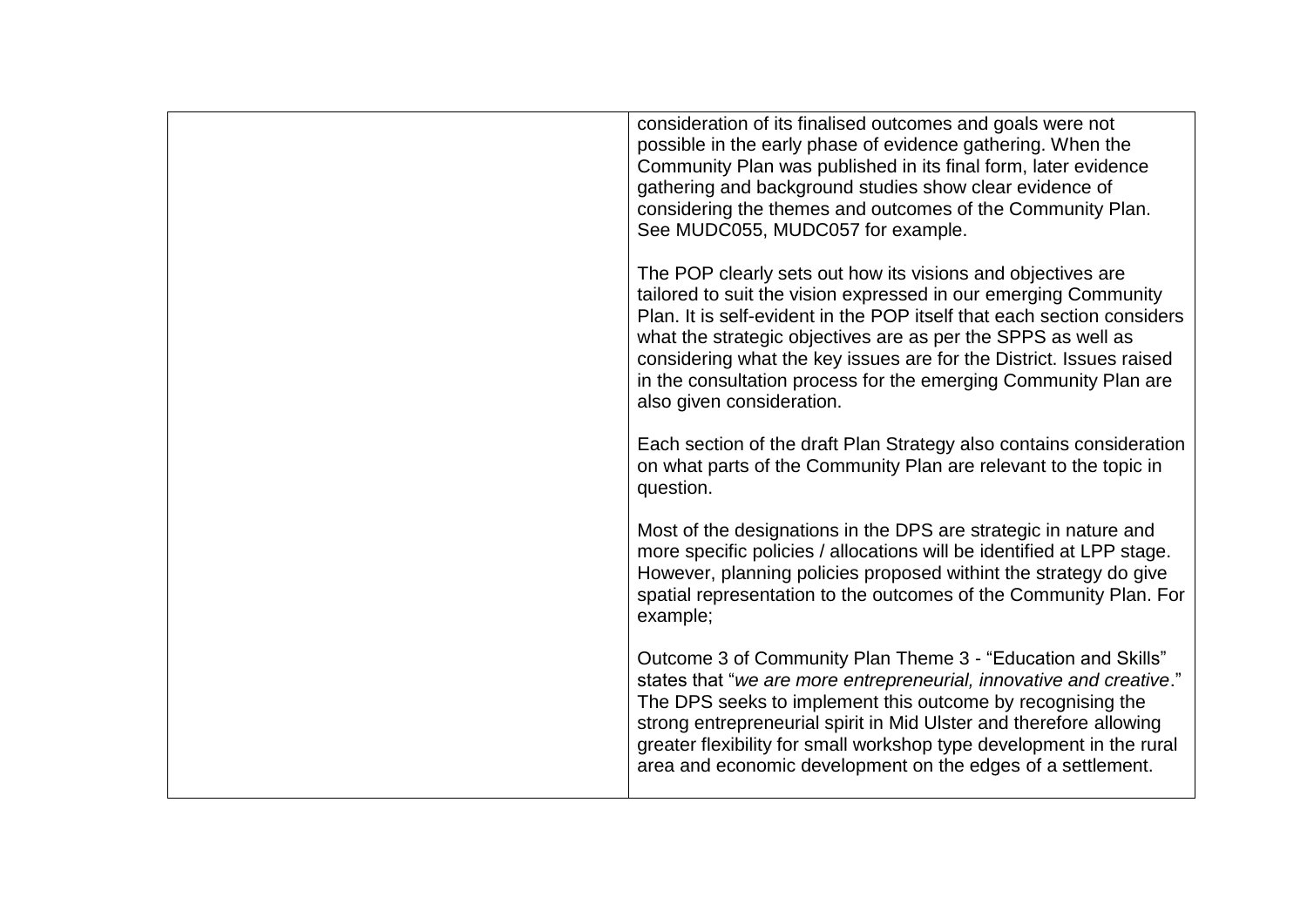| Test C3: Did the Council take account of policy and guidance issued by the Department?                                                                     |                                                                                                                                                                                                                                                                                                                                                                                                                                                                                                |
|------------------------------------------------------------------------------------------------------------------------------------------------------------|------------------------------------------------------------------------------------------------------------------------------------------------------------------------------------------------------------------------------------------------------------------------------------------------------------------------------------------------------------------------------------------------------------------------------------------------------------------------------------------------|
| <b>Key Considerations</b>                                                                                                                                  | Evidence                                                                                                                                                                                                                                                                                                                                                                                                                                                                                       |
| Do the policies, objectives and proposals<br>➤<br>contained within the draft Plan Strategy take<br>account of policy guidance issued by the<br>Department. | <b>YES</b> - As mentioned above, the draft Plan Strategy has taken<br>account of the RDS. The SPPS sets out regional planning policy<br>for the two tier planning system and is in keeping with the RDS.<br>Each section of the DPS includes a consideration of regional<br>policy and how it pertains to the subject matter. This is clear<br>evidence of the SPPS being taken into account when formulating<br>policy.                                                                       |
|                                                                                                                                                            | This is also the case for background preparatory papers dating<br>back to the very beginning of the draft Plan Strategy process.<br>Early preparatory papers for baseline evidence gathering have<br>clear linkages to the SPPS (draft SPPS in some instances) as well<br>as other regional policy and guidance such as Planning Policy<br>Statements and the Planning Strategy for Rural Northern Ireland,<br>where relevant and Development Control Advice Notes (DCANs),<br>where relevant. |
| or to any adjoining councils District?                                                                                                                     | Test C4: Has the plan had regard to other relevant plans, policies and strategies relating to the Council's District                                                                                                                                                                                                                                                                                                                                                                           |
| <b>Key Considerations</b>                                                                                                                                  | Evidence                                                                                                                                                                                                                                                                                                                                                                                                                                                                                       |
| $\triangleright$ Does the draft Plan Strategy have regard to<br>other plans and policies relating to the District<br>or to any adjoining district.         | <b>Other Plans and Policies</b><br><b>YES</b> - In preparing background evidence papers, consideration<br>was given to the extant Area plans and how they impacted upon<br>the subject matter in question. For example in the initial evidence                                                                                                                                                                                                                                                 |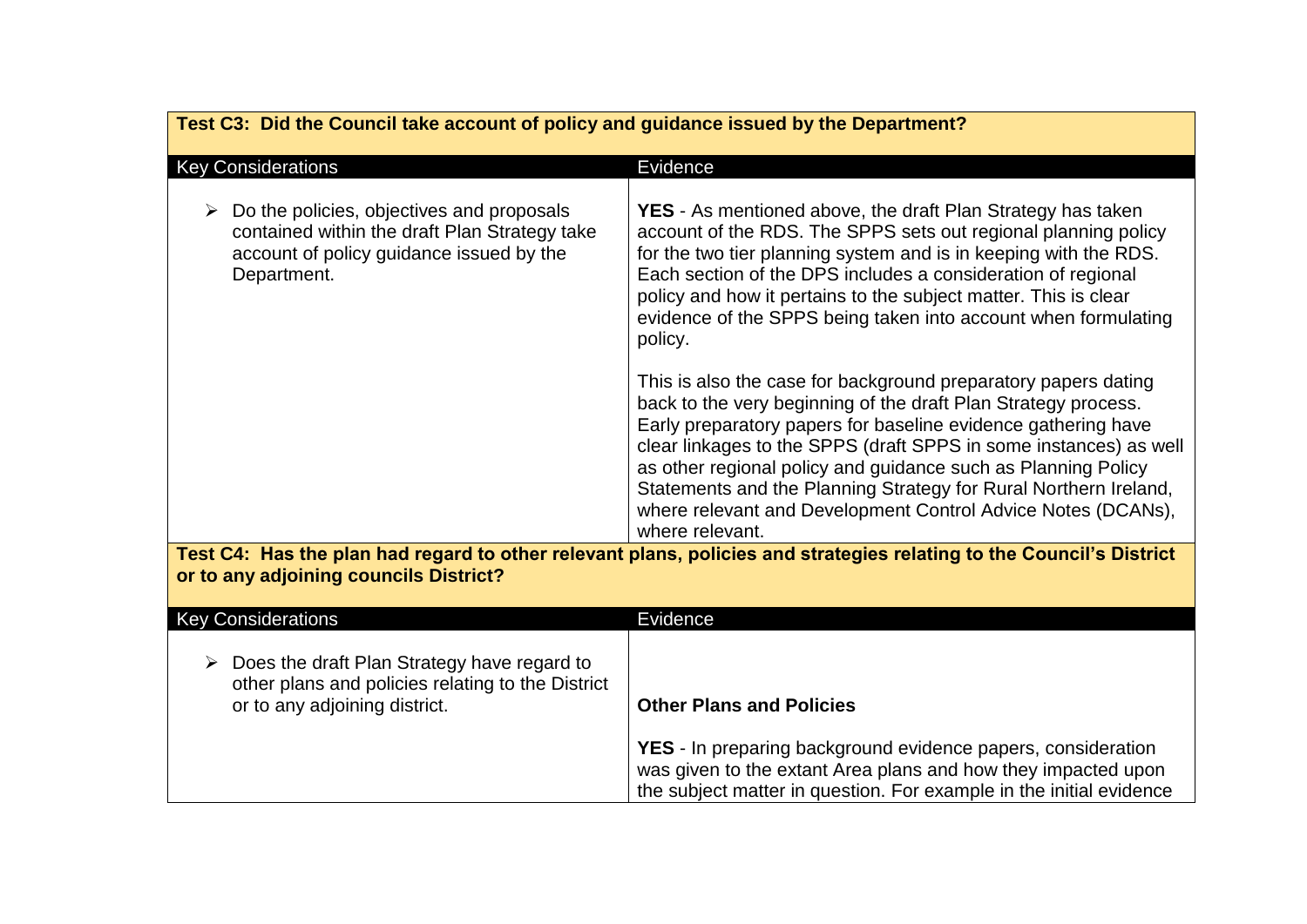| gathering stage for formulation of Minerals Policy, consideration<br>was given to the existing Areas of Constraint on Mineral<br>Development as well as existing Areas of Safeguarding.<br>Consideration was also given to the Regional Transportation<br>Strategy and the Mid Ulster District Council Local Transport<br>Strategy as well as other overarching Regional Transport<br>Strategies / Plan. For example, the preparatory evidence paper<br>used in the formulation of transport policy, details how the<br>following regional strategies and polices have been considered; |
|-----------------------------------------------------------------------------------------------------------------------------------------------------------------------------------------------------------------------------------------------------------------------------------------------------------------------------------------------------------------------------------------------------------------------------------------------------------------------------------------------------------------------------------------------------------------------------------------|
| > The Regional Transportation Strategy (RTS) 2002-2012<br>> DRD Ensuring a Sustainable Transport Future: A New<br>Approach to Regional Transportation.<br>▶ Regional Strategic Transport Network Transport Plan 2015<br>(RSTN TP)<br>Sub Regional Transport Plan 2015 (SRTP)<br>$\triangleright$ Mid Ulster Tourism Strategy                                                                                                                                                                                                                                                            |
| Additionally, we have considered the draft Marine Plan and how<br>our DPS, whilst not relating to a District with a coastline, can help<br>to implement the aims and outcomes of the draft Marine Plan.<br>This is not intended to be an exhaustive list of other plans and<br>guidance which have been considered in the formulation of the<br>DPS, rather is intended to provide evidence that consideration<br>was give, to alternative plans / strategies, where appropriate.                                                                                                       |
| <b>Adjoining Districts</b>                                                                                                                                                                                                                                                                                                                                                                                                                                                                                                                                                              |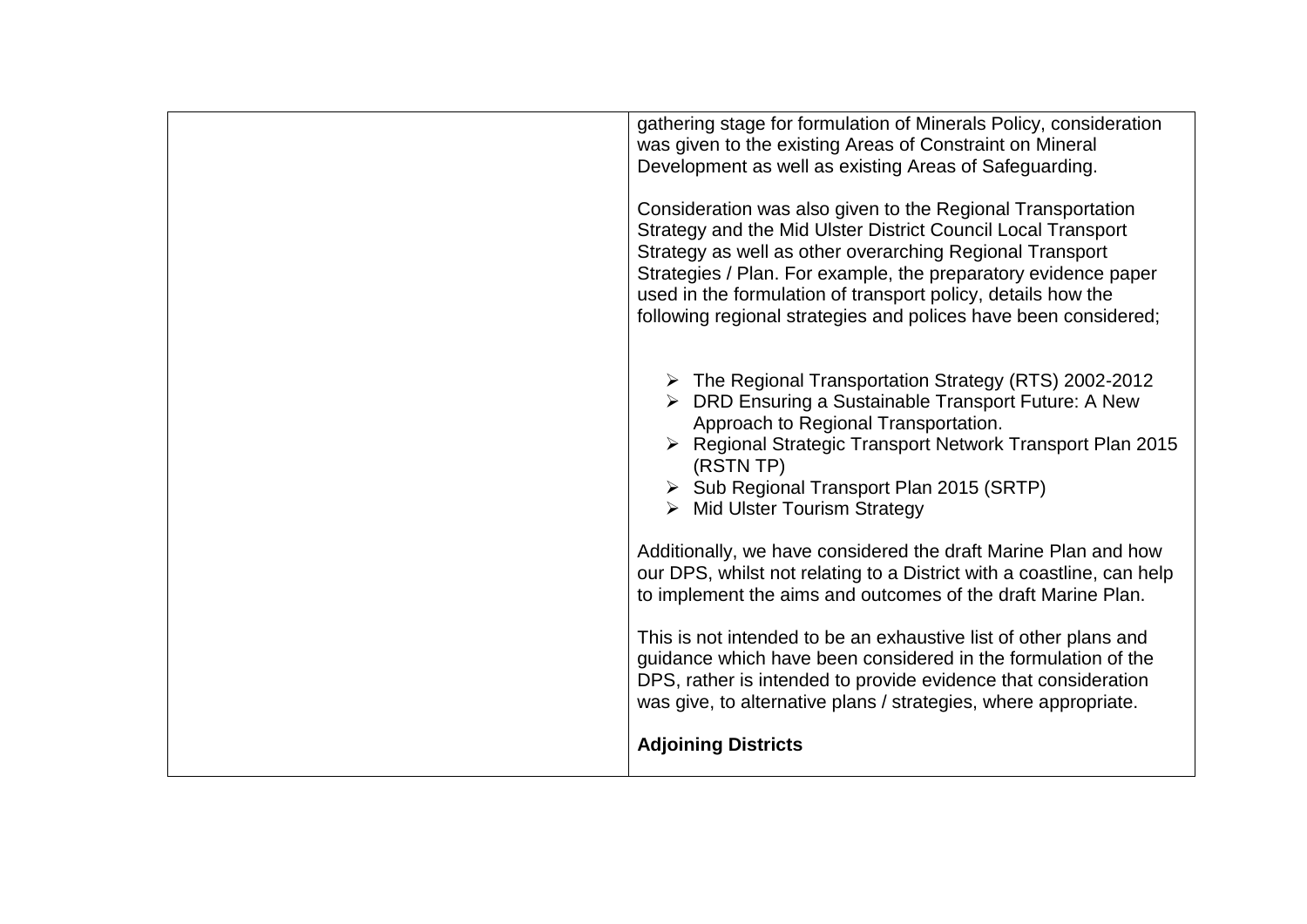|                                                                                                                                                                                                                     | The Council has complied with all statutory obligations to consult<br>with adjoining councils who are classed as "Consultation Bodies"<br>as per the Local Development Plan (Regulations) Northern Ireland<br>2015. Evidence of this compliance is detailed in MUDC409.<br>The Council has also considered and responded to each adjoining<br>council in respect of their emerging draft Plan Strategy and the<br>proposals within. We have done this directly to each council via<br>statutory consultations, which we have received, and via the<br>Cross Border Forum (Mid Ulster, Fermanagh & Omagh, Armagh,<br>Banbridge & Craigavon and Monaghan County Council) and the<br>Sperrins Forum (Mid Ulster, Derry & Strabane, Fermanagh &<br>Omagh and Causeway Coast and Glens). We have worked with<br>both these forums to produce Statements of Common Ground<br>(Sperrins Forum is in draft form), which whilst are not formally<br>signed show that clear agreement has been reached. This will<br>help ensure issues of mutual concern such as protection of<br>landscapes, minerals development, and transport linkages are<br>dealt with by each council in a way that will not undermine the<br>forthcoming proposals in each other's draft Plan Strategy.<br>(SEE DOCUMENT NUMBERS MUDC 501 & 502).<br>For example, on the issue of protecting our important landscapes,<br>all councils in the Sperrins Forum agreed that we would protect<br>them but that each council would bring forward its own mechanism<br>for doing so. |
|---------------------------------------------------------------------------------------------------------------------------------------------------------------------------------------------------------------------|-----------------------------------------------------------------------------------------------------------------------------------------------------------------------------------------------------------------------------------------------------------------------------------------------------------------------------------------------------------------------------------------------------------------------------------------------------------------------------------------------------------------------------------------------------------------------------------------------------------------------------------------------------------------------------------------------------------------------------------------------------------------------------------------------------------------------------------------------------------------------------------------------------------------------------------------------------------------------------------------------------------------------------------------------------------------------------------------------------------------------------------------------------------------------------------------------------------------------------------------------------------------------------------------------------------------------------------------------------------------------------------------------------------------------------------------------------------------------------------------------------------------------------------------------|
| Test CE1: The DPD sets out a coherent strategy from which its policies and allocations logically flow and where<br>cross boundary issues are relevant, it is not in conflict with the DPDs of neighbouring councils |                                                                                                                                                                                                                                                                                                                                                                                                                                                                                                                                                                                                                                                                                                                                                                                                                                                                                                                                                                                                                                                                                                                                                                                                                                                                                                                                                                                                                                                                                                                                               |
| <b>Key Considerations</b>                                                                                                                                                                                           | Evidence                                                                                                                                                                                                                                                                                                                                                                                                                                                                                                                                                                                                                                                                                                                                                                                                                                                                                                                                                                                                                                                                                                                                                                                                                                                                                                                                                                                                                                                                                                                                      |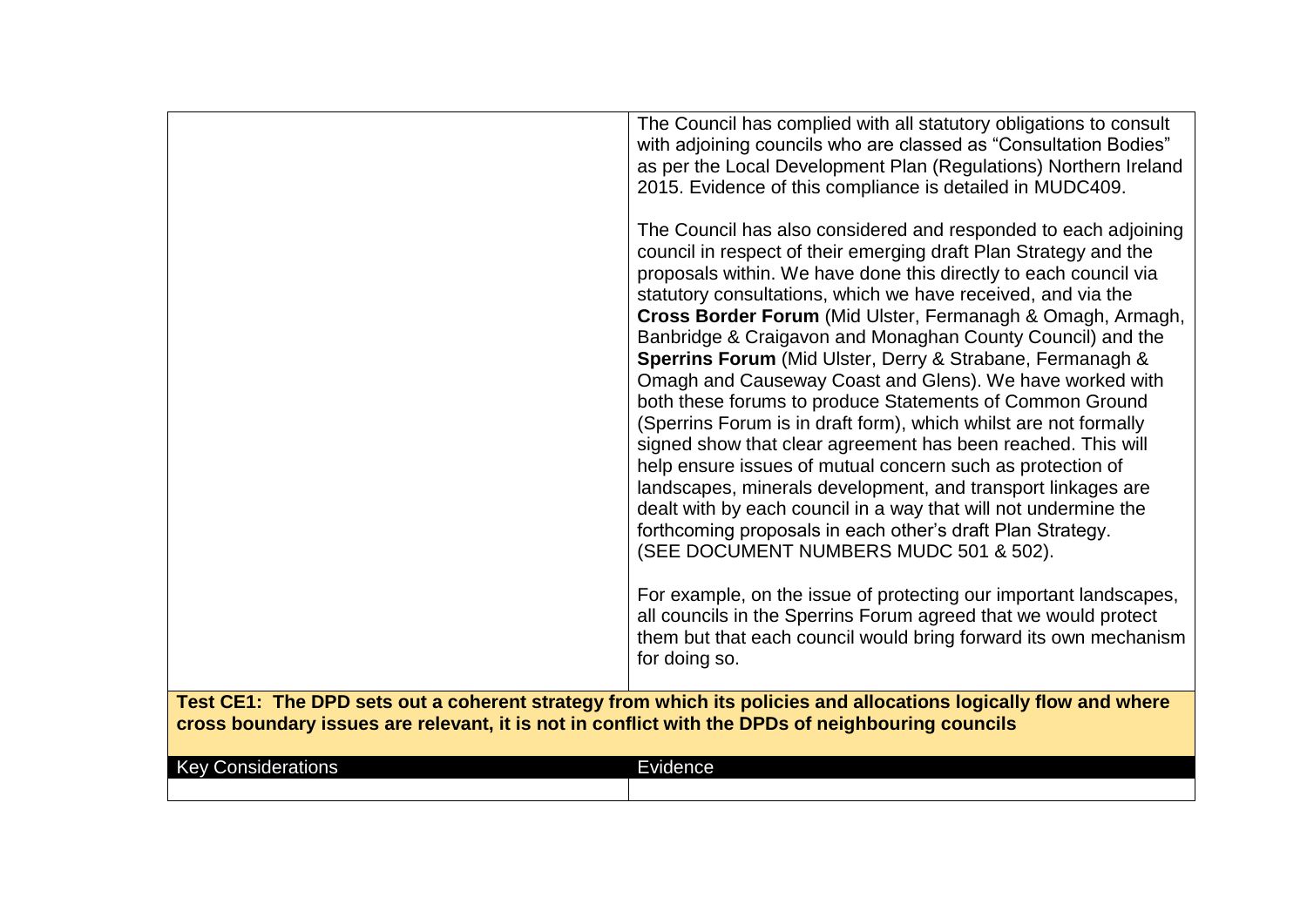| Does the DPD have a coherent strategy and<br>set out a distinct Vision, Objectives, strategic<br>policies and, where relevant, allocations which<br>are realistic and founded on a robust evidence<br>base? | <b>YES</b> – The Council is satisfied that is has a coherent strategy. The<br>overarching strategy is considered to be a balanced approach<br>which seeks to focus growth on the three main towns whilst<br>sustaining local towns, smaller settlements and our vibrant rural<br>communities. It is a vision which is in keeping with the vision of our<br>Community Plan and which seeks to spatially represent the aims<br>of the Community Plan.                 |
|-------------------------------------------------------------------------------------------------------------------------------------------------------------------------------------------------------------|---------------------------------------------------------------------------------------------------------------------------------------------------------------------------------------------------------------------------------------------------------------------------------------------------------------------------------------------------------------------------------------------------------------------------------------------------------------------|
|                                                                                                                                                                                                             | Our strategy is supported by a robust evidence base as shown<br>through the range of preparatory background papers, policy<br>reviews, community engagement and consultation as well as<br>direct consultation with stakeholders such as the minerals industry<br>/ operators, Rural Communities Network, NI Water, GSNI and<br>others.                                                                                                                             |
|                                                                                                                                                                                                             | The majority of designations in the draft Strategy are strategic in<br>nature with the only site specific allocations being the interim<br>supply of economic land in Dungannon and Granville. These<br>allocations were brought forward to identify a clear shortage of<br>economic land in the locality as identified by Invest NI. The<br>allocations were brought forward in consultation with a range of<br>consultees such as DFI Roads, DFI Rivers and NIEA. |
| $\triangleright$ Are the policies in the draft Strategy consistent<br>with one another and do they support the<br>Plans spatial growth strategy.                                                            | <b>YES</b> - Strategic policies that have been brought forward are clear<br>in their aims to advance the strategic planning framework, which<br>underpins the Strategy. Each section of the draft Strategy contains<br>a summing up of our strategic approach in relation to the subject<br>area and this can be directly linked to the aims set out in the<br>Growth Strategy and Spatial Planning Framework Strategy.                                             |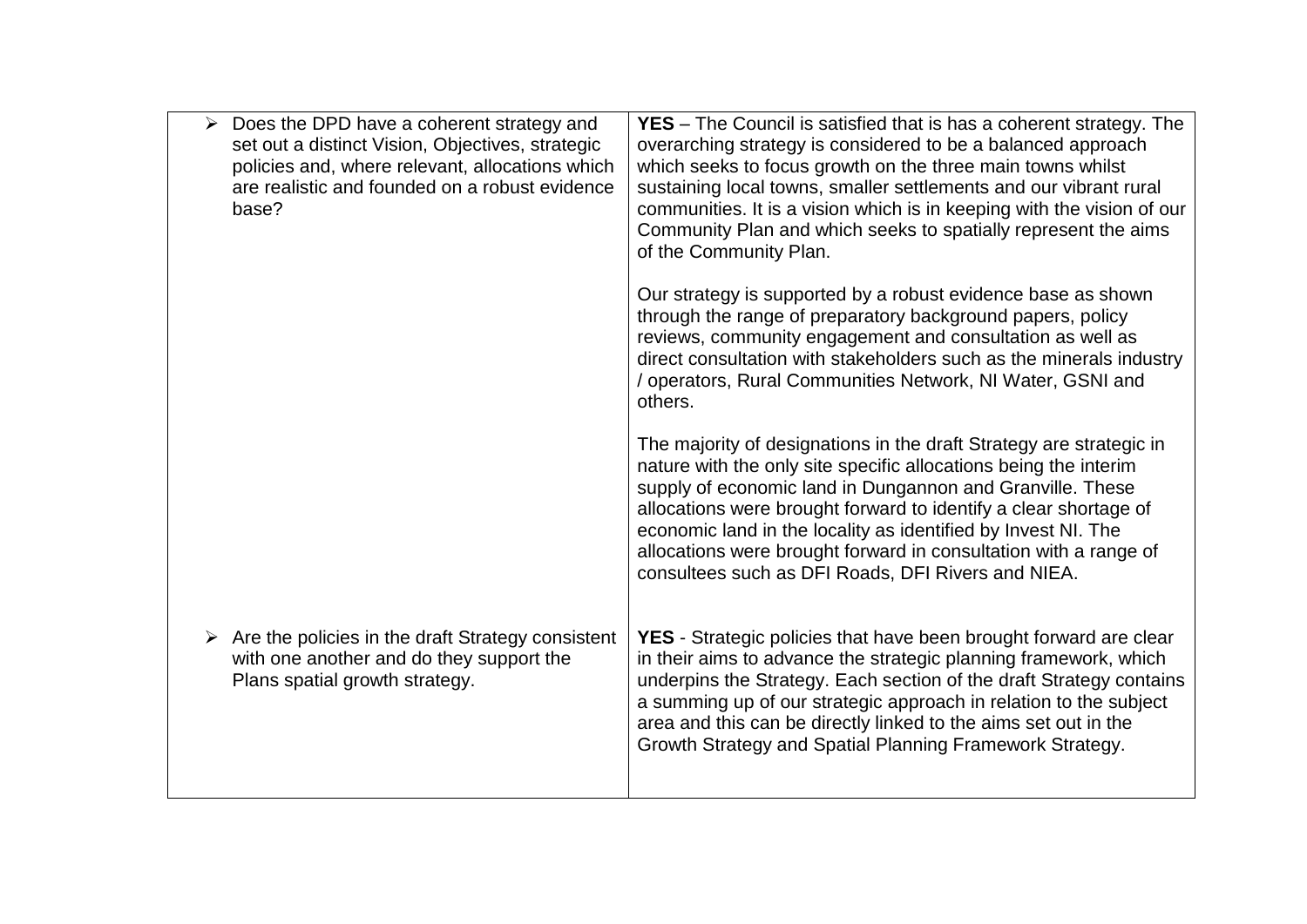|                                                                                        | For example, the first objective of the Plan Strategy IS "To build<br>Cookstown, Dungannon and Magherafelt, as economic and<br>transportation hubs and as main service centres for shops, leisure<br>activities, public administrative and community services including<br>health and education. These are the most populated places and<br>the town centres are the most accessible locations for people to<br>travel including those without a car."<br>This is directly linked to SPF 2 and the associated housing<br>allocations which are explained therein and represented in the<br>local housing growth indicators which indicate the level of<br>available land in the settlements which can help to accommodate<br>this aim. |
|----------------------------------------------------------------------------------------|----------------------------------------------------------------------------------------------------------------------------------------------------------------------------------------------------------------------------------------------------------------------------------------------------------------------------------------------------------------------------------------------------------------------------------------------------------------------------------------------------------------------------------------------------------------------------------------------------------------------------------------------------------------------------------------------------------------------------------------|
|                                                                                        | Additionally, strategic policies seek to facilitate this strategic aim<br>by among other things, accommodating housing in settlements,<br>protecting zoned land in settlements and operating a town centre<br>first approach to retail development.                                                                                                                                                                                                                                                                                                                                                                                                                                                                                    |
|                                                                                        | In addition, the SA/SEA process has sought to ensure that policies<br>are consistent and coherent.                                                                                                                                                                                                                                                                                                                                                                                                                                                                                                                                                                                                                                     |
|                                                                                        | The draft PS has been prepared and presented in a clear and<br>consistent manner. The policy areas have been clearly identified<br>under the three main pillars of sustainable development i.e.<br>Economic, Environmental and Societal policies.                                                                                                                                                                                                                                                                                                                                                                                                                                                                                      |
| Where relevant has, the DPS taken account of<br>national and regional policy/strategy. | YES - In addition to implementing the aims of the RDS, the draft<br>Plan Strategy has also taken into account more specific regional<br>and national targets and are cognisant of the fact that the DPS<br>can act as a vehicle by which to realise these.                                                                                                                                                                                                                                                                                                                                                                                                                                                                             |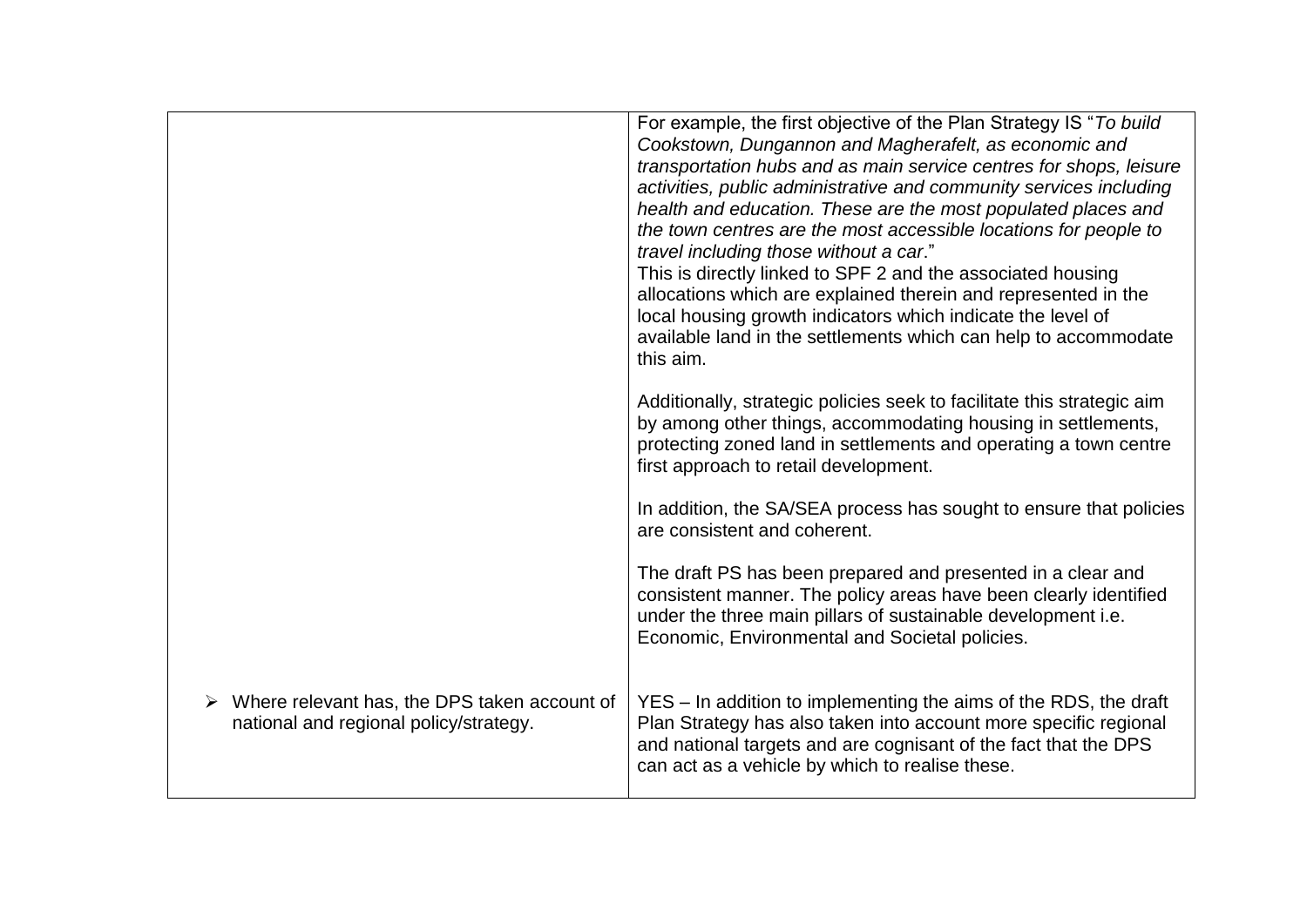|                                                                                                                                                                        | For instance, the Renewable Energy proposals put forward in the<br>DPS are different to those put forward in the POP because it was<br>recognised that the proposals put forward in the POP would hinder<br>our ability to meet regional renewable energy targets. This<br>consideration is evidenced in MUDC239.                                                                                                                                                                                                                          |  |
|------------------------------------------------------------------------------------------------------------------------------------------------------------------------|--------------------------------------------------------------------------------------------------------------------------------------------------------------------------------------------------------------------------------------------------------------------------------------------------------------------------------------------------------------------------------------------------------------------------------------------------------------------------------------------------------------------------------------------|--|
| $\triangleright$ Have cross boundary issues been considered<br>to ensure that the Plan Strategy is not in<br>conflict with the PS of neighbouring Councils.            | <b>YES</b> – See above (C4 for breakdown of level of consultation with<br>neighbouring councils on cross boundary issues.                                                                                                                                                                                                                                                                                                                                                                                                                  |  |
| Where applicable, has consultation taken<br>➤<br>place with planning authorities in the ROI?                                                                           | <b>YES</b> – Yes, direct consultation has taken place with Monaghan Co<br>Council and as detailed above via the Cross Border Forum. We<br>have also engaged with the North West Regional Assembly<br>(NWRA) in relation to their draft Regional Spatial and Economic<br>Strategy (RSES) to ensure that our LDP is not at odds with the<br>proposals contained within their draft document.                                                                                                                                                 |  |
| Test CE2: The Strategy, policy and allocations are realistic and appropriate having considered the relevant<br>alternatives and are founded on a robust evidence base. |                                                                                                                                                                                                                                                                                                                                                                                                                                                                                                                                            |  |
| <b>Key Considerations</b>                                                                                                                                              | Evidence                                                                                                                                                                                                                                                                                                                                                                                                                                                                                                                                   |  |
| Is it clear that the Council have considered all<br>➤<br>relevant alternatives when preparing the DPD?                                                                 | <b>YES</b> – The POP clearly sets out a range of options on how policy<br>could be developed to address the main issues. These options<br>were developed from background evidence papers where the<br>main issues and baseline evidence was explored and discussed.<br>The POP was intended to stimulate debate on these options from<br>the general public as well as the consultation bodies. The POP<br>also welcomed suggestions for other options which were not<br>included as preferred options. The findings from the consultation |  |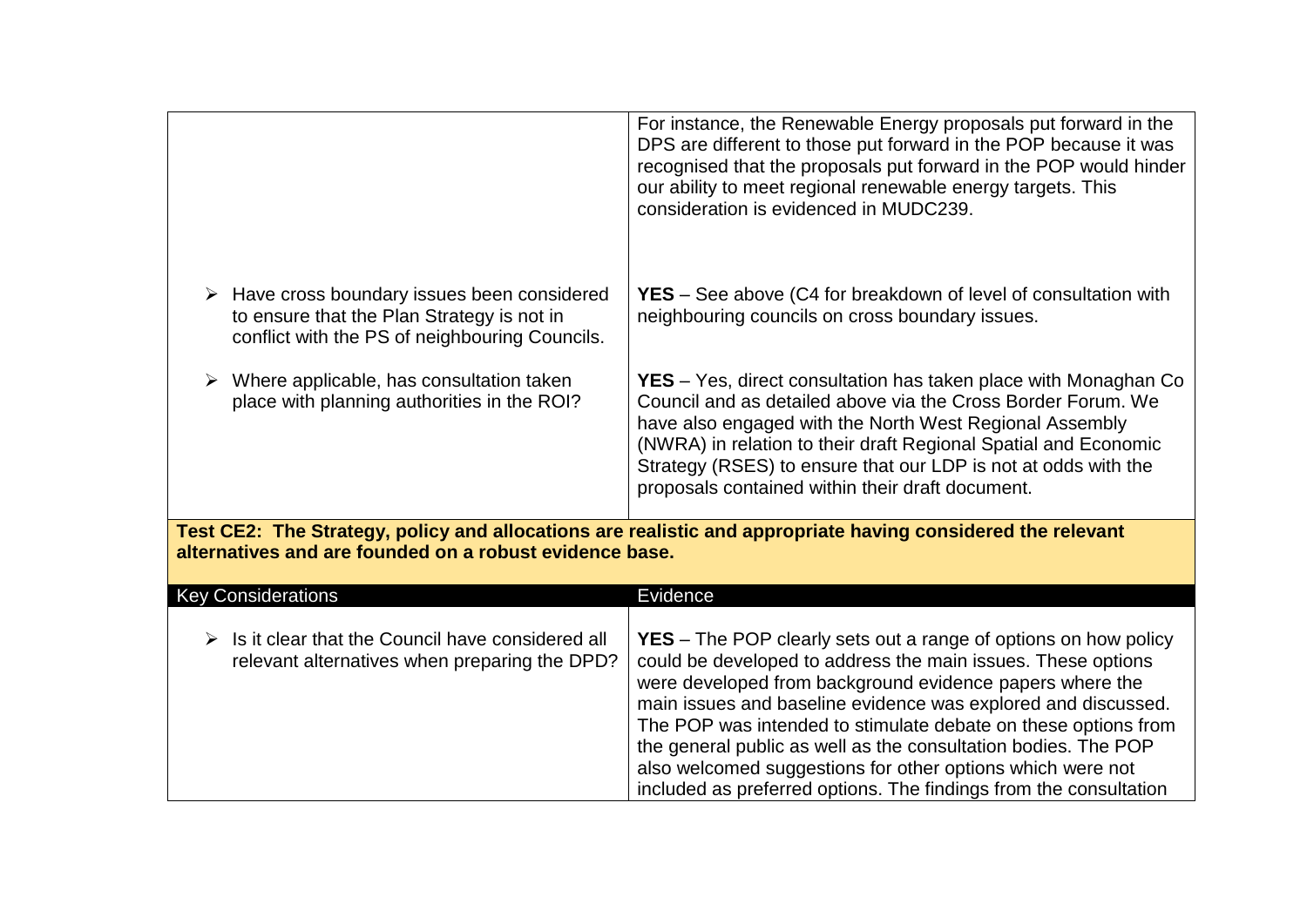| on the POP was considered as detailed above, in the formulation<br>of the DPS.                                                                                                                                                                                                                                                                                                                                                                                 |
|----------------------------------------------------------------------------------------------------------------------------------------------------------------------------------------------------------------------------------------------------------------------------------------------------------------------------------------------------------------------------------------------------------------------------------------------------------------|
| An SA/SEA interim report was prepared for the POP. An SA/SEA<br>also accompanies the draft Plan Strategy. The both of these<br>reports provide detailed explanation of how each alternative was<br>considered against a range of economic, social and environmental<br>indicators. The options are described in the SA/SEA as being<br>"reasonable alternatives" and this shows how those options, which<br>are considered as realistic, have been considered. |
| There is also specific evidence in the SA/SEA that less realistic<br>options less are considered less appropriate. For example, in<br>considering the options for transportation and connectivity, option<br>(ii) is considered the preferred option, partly because it is "a more<br>realistic way of tackling the issue of transportation and connectivity<br>throughout the District."                                                                      |
| The robust nature of the evidence base is laid out in the range of<br>position papers, policy reviews further background papers and<br>technical studies. This evidence base is robust but is also<br>dynamic.                                                                                                                                                                                                                                                 |
| For example, the NISRA population projections that were used as<br>evidence to calculate the amount of jobs required over the Plan<br>Period has changed but the change does not show that we will be<br>unable to accommodate the required number of jobs throughout<br>the Plan Period. Evidence such as this will change over the Plan<br>Period but the Council will monitor it to ensure that we are still able<br>to meet the plan Objectives.           |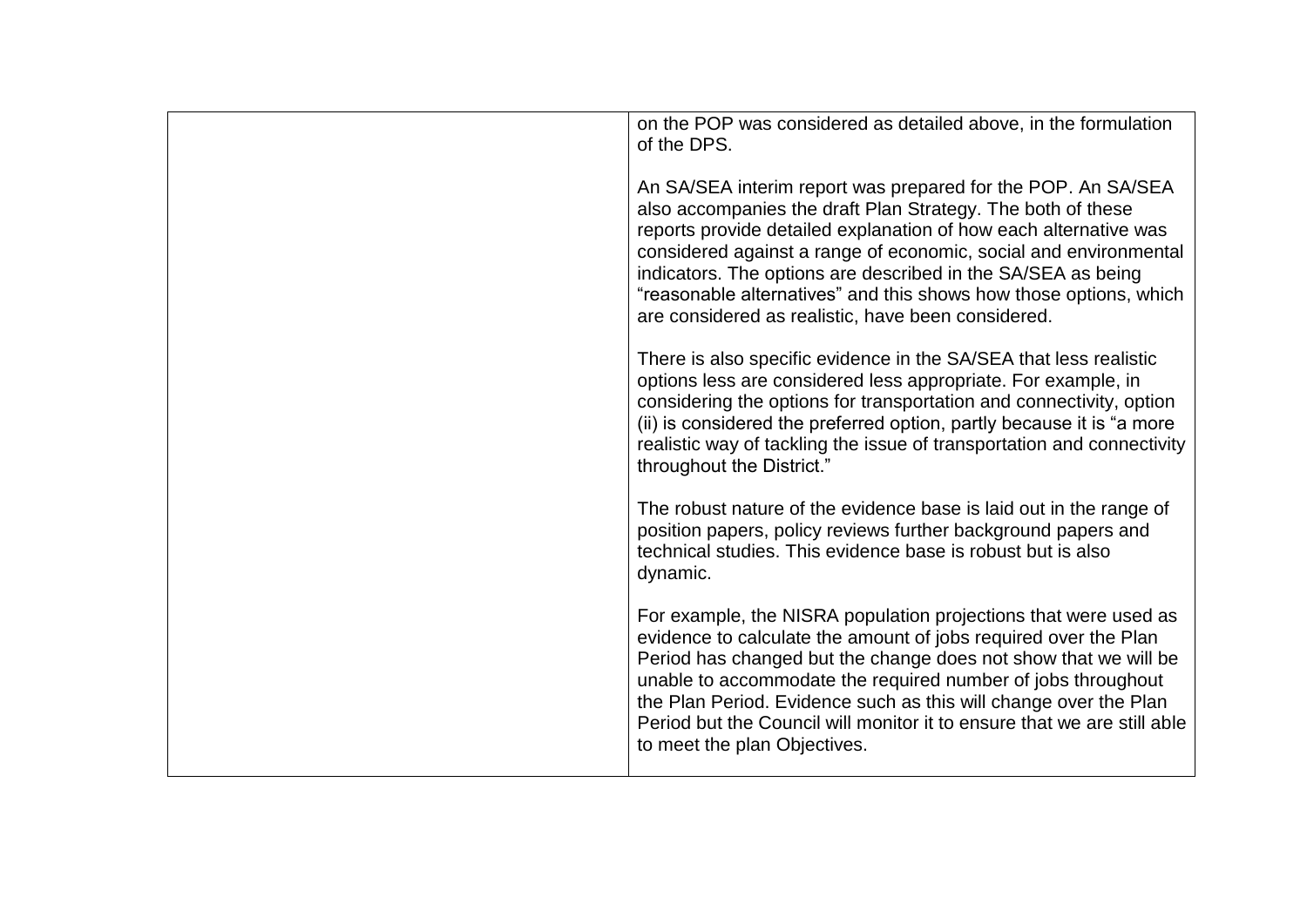|                                                                                                                                | Likewise, the renewable energy targets for Northern Ireland are<br>likely to be increased over the life of the Plan Period. This is<br>something which will not be exclusive to Mid Ulster but will relate<br>to Northern Ireland as a whole and which will be continually<br>monitored as part of the annual monitoring report.                                                                                                                                                                                                                                                                                                                                                                                                                                                                                                                                            |
|--------------------------------------------------------------------------------------------------------------------------------|-----------------------------------------------------------------------------------------------------------------------------------------------------------------------------------------------------------------------------------------------------------------------------------------------------------------------------------------------------------------------------------------------------------------------------------------------------------------------------------------------------------------------------------------------------------------------------------------------------------------------------------------------------------------------------------------------------------------------------------------------------------------------------------------------------------------------------------------------------------------------------|
| Test CE3: There are clear measures for implementation and monitoring.                                                          |                                                                                                                                                                                                                                                                                                                                                                                                                                                                                                                                                                                                                                                                                                                                                                                                                                                                             |
| <b>Key Considerations</b>                                                                                                      | Evidence                                                                                                                                                                                                                                                                                                                                                                                                                                                                                                                                                                                                                                                                                                                                                                                                                                                                    |
| Does the draft Plan Strategy include<br>mechanisms for monitoring the implementation<br>and delivery of the stated objectives? | <b>YES</b> – The draft Strategy includes a specific section on how we<br>will monitor the implementation the objectives of the Strategy.<br>These will be used to compete the Annual Monitoring Report<br>(AMR) as well as a review that will take place, at a maximum of<br>every years.<br>The monitoring section includes specific outcomes, indicators and<br>measures that will be used to monitor the level to which the<br>objectives of the Strategy are being implemented. These include<br>indicators such as the amount of housing land available and<br>availability of economic land.<br>The AMR will be implemented following the adoption of the Plan<br>Strategy and therefore, it has not been possible to carry out any<br>monitoring, although it is clear that mechanisms are in place<br>monitoring the level to which are objectives are implemented. |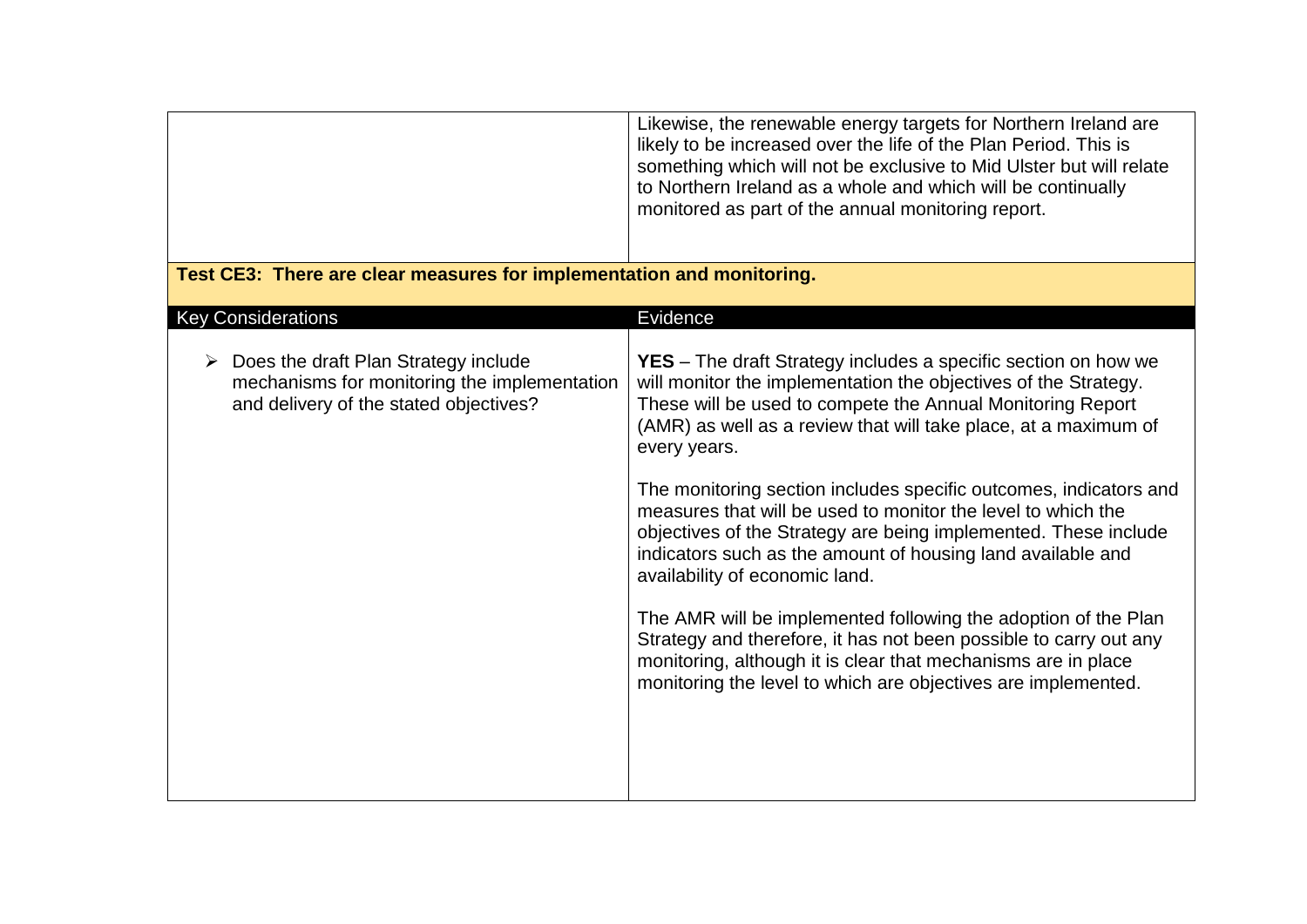| Test CE4: It is reasonably flexible to enable it to deal with changing circumstances.                            |                                                                                                                                                                                                                                                                                                                                                                                                                                                                                                                                                                      |
|------------------------------------------------------------------------------------------------------------------|----------------------------------------------------------------------------------------------------------------------------------------------------------------------------------------------------------------------------------------------------------------------------------------------------------------------------------------------------------------------------------------------------------------------------------------------------------------------------------------------------------------------------------------------------------------------|
| <b>Key Considerations</b>                                                                                        | Evidence                                                                                                                                                                                                                                                                                                                                                                                                                                                                                                                                                             |
| How flexible is the draft Plan Strategy to<br>➤<br>enable it to adapt to unexpected changes in<br>circumstances? | The draft Plan Strategy largely reflects established planning policy<br>and the policies contained within it should cover every eventuality.<br>Ongoing monitoring will ensure the Strategy remains relevant and<br>whether there is a need to review or amend it. This includes where<br>there may be unexpected trends or significant changes to regional<br>policy and guidance. The Strategy is flexible to changing<br>economic circumstances and can meet any unexpected increases<br>in future housing demand through existing housing supply<br>commitments. |
|                                                                                                                  | The LPP will contain phased housing land so that if demand is<br>high then additional land can be made available over and above<br>that which is anticipated.                                                                                                                                                                                                                                                                                                                                                                                                        |
|                                                                                                                  | Evidence which was used in the formulation of the DPS is subject<br>to change. For example, the NISRA population projections that<br>were used as evidence to calculate the amount of jobs required<br>over the Plan Period has changed but the change does not show<br>that we will be unable to accommodate the required number of<br>jobs throughout the Plan Period. Evidence such as this will change<br>over the Plan Period but the Council will monitor it to ensure that<br>we are still able to meet the plan Objectives.                                  |
|                                                                                                                  | Likewise, the renewable energy targets for Northern Ireland are<br>likely to be increased over the life of the Plan Period. This is<br>something which will not be exclusive to Mid Ulster but will relate<br>to Northern Ireland as a whole and which will be continually<br>monitored as part of the annual monitoring report.                                                                                                                                                                                                                                     |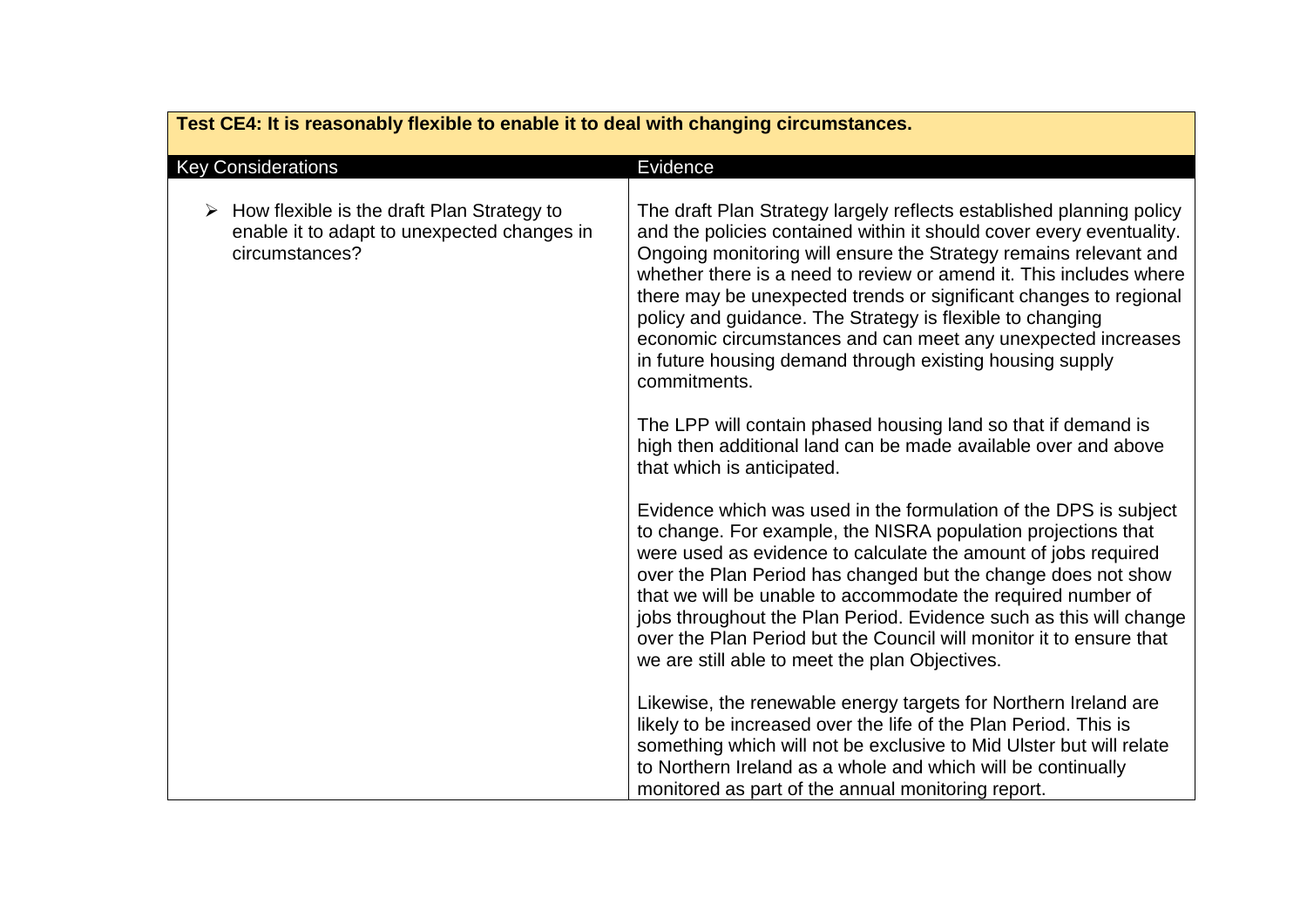# **DOCUMENT LIBRARY**

# PLAN DOCUMENTS

| Draft Plan Strategy 2030                                                                                                                     | MUDC101             |
|----------------------------------------------------------------------------------------------------------------------------------------------|---------------------|
| SA (Incorporating SEA) Report - February 2019                                                                                                | MUDC102             |
| SA (Incorporating SEA) Interim Report - November 2016                                                                                        | MUDC103             |
| <b>Sustainability Appraisal (Incorporating Strategic</b><br>Environmental Assessment) Scoping Report - June 2016                             | MUDC104             |
| EQIA Screening Report - Feb 2019                                                                                                             | MUDC105             |
| Rural Needs Impact Assessment - February 2019                                                                                                | MUDC106             |
| Draft Habitats Regulation Assessment - February 2019                                                                                         | MUDC107             |
| Draft Plan Strategy Proposal Maps                                                                                                            | $MUDC108 - MUDC113$ |
| Draft Plan Strategy - Consultation Report - Consideration<br>of Issues Raised in Representations and Counter<br>Representations - April 2021 | MUDC114             |
| Preferred Options Paper - November 2016                                                                                                      | MUDC115             |
| Preferred Options Paper Public Consultation Report -<br>January 2019                                                                         | MUDC116             |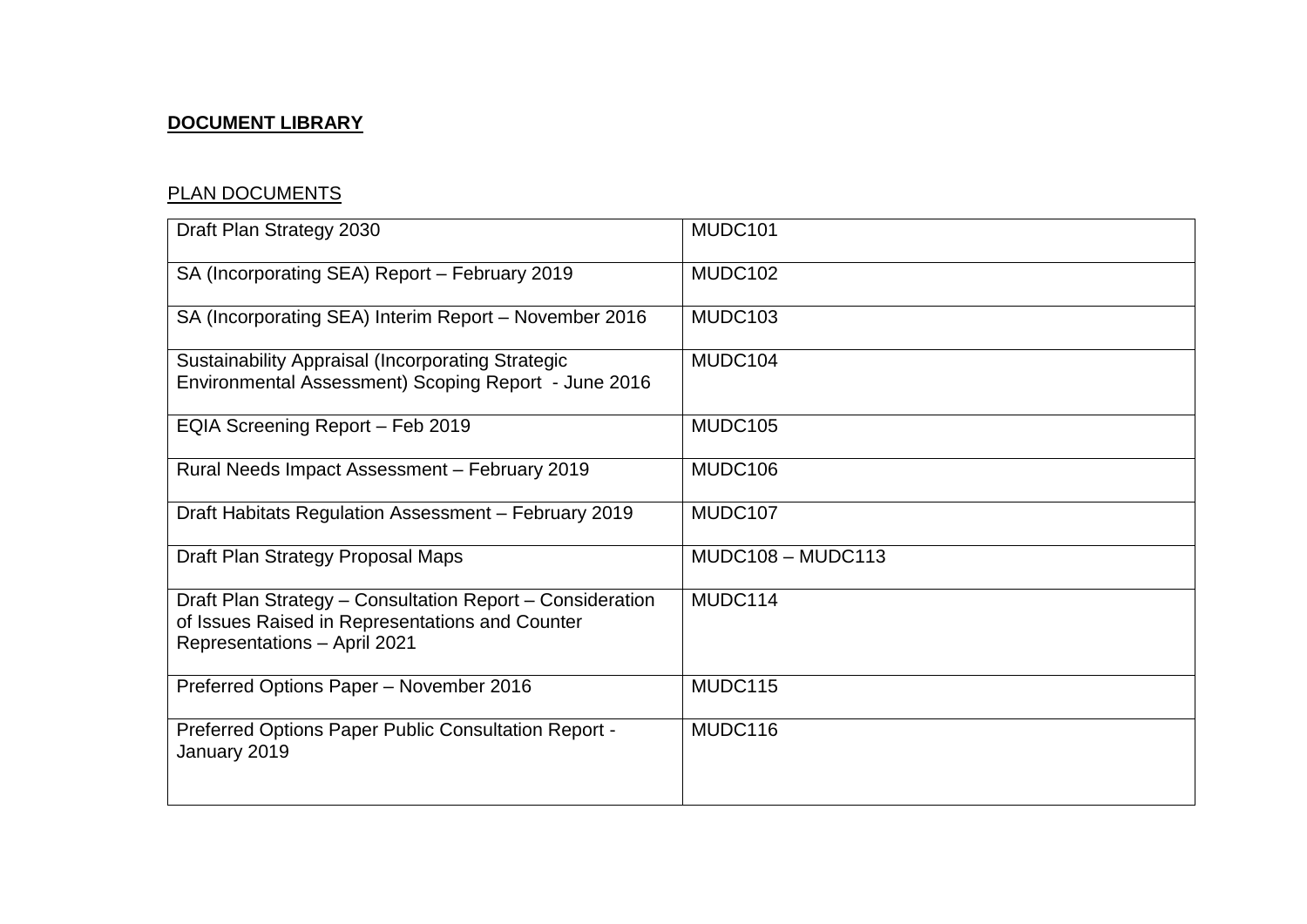| Preferred Options Paper, Easy Read - November 2016                                                                                                         | MUDC117 |
|------------------------------------------------------------------------------------------------------------------------------------------------------------|---------|
| Copies of Representations to the draft Plan Strategy                                                                                                       | MUDC118 |
| Copies of Representations received in accordance with<br>Regulation 18(2) of The Planning (Local Development Plan)<br>Regulations (Northern Ireland) 2015. | MUDC119 |
| ("Counter Representations")                                                                                                                                |         |

## EVIDENCE PAPERS – POSITION PAPERS, POLICY REVIEWS AND OTHER BACKGROUND EVIDENCE

| Position Paper 1 - Population Growth, September 2014                        | MUDC <sub>201</sub> |
|-----------------------------------------------------------------------------|---------------------|
| Position Paper 2 - Housing, November 2014                                   | MUDC202             |
| Position Paper 3 – Employment and Economic<br>Development, February 2015    | MUDC <sub>203</sub> |
| Position Paper 4 - Town Centres and opportunity Sites,<br><b>March 2015</b> | MUDC <sub>204</sub> |
| Position Paper 6 - Utilities, May 2015                                      | MUDC205             |
| Position Paper 7 – Open Space, Recreation and Leisure                       | MUDC206             |
| Preparatory Study - Transportation, May 2015                                | MUDC207             |
| Position Paper 8 - Tourism, June 2015                                       | MUDC <sub>208</sub> |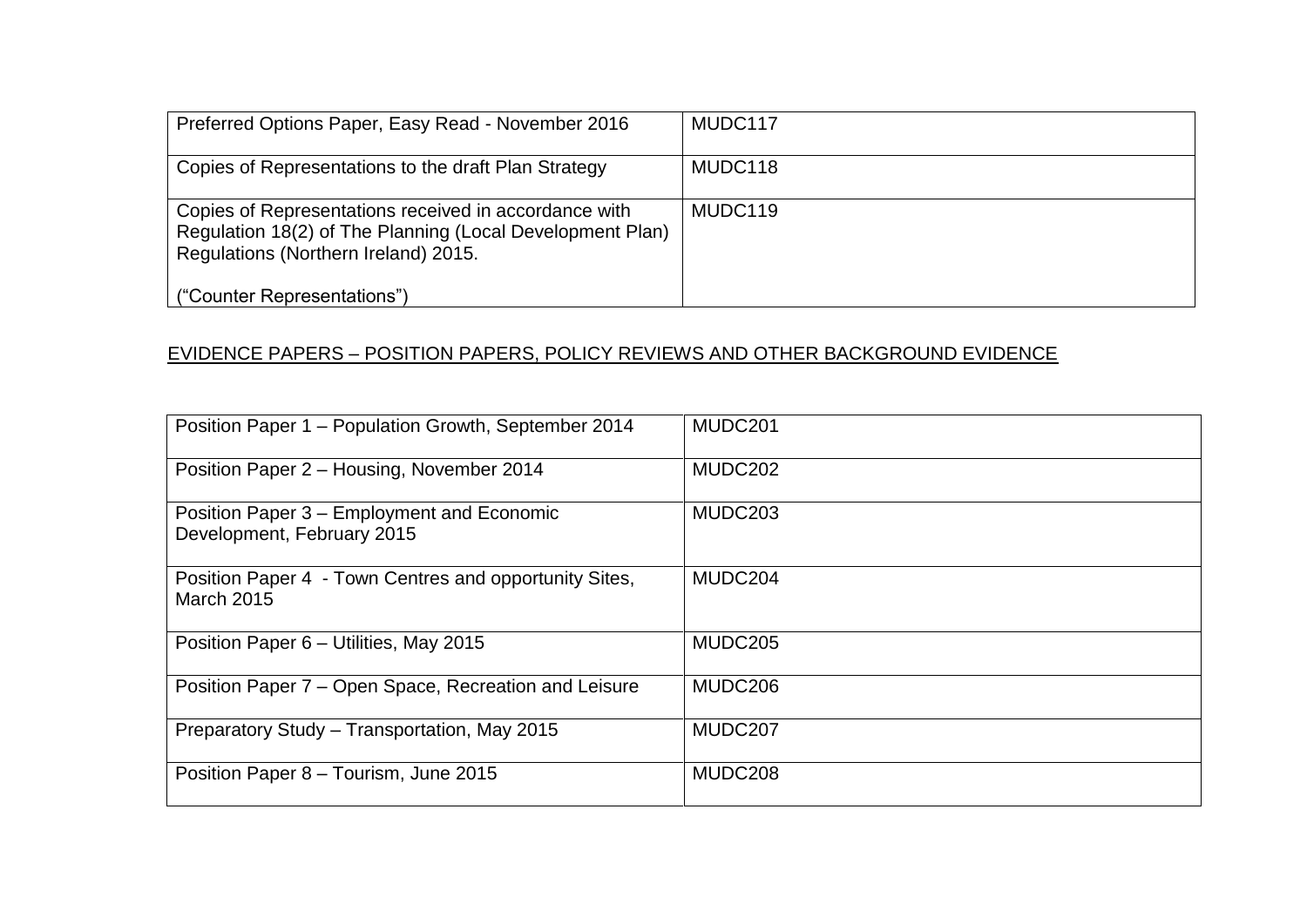| Position Paper - Housing Allocation, July 2015                         | MUDC209 |
|------------------------------------------------------------------------|---------|
| Position Paper - Landscape Assessment, September 2015                  | MUDC210 |
| Position Paper - Environmental Assets, July 2015                       | MUDC211 |
| Position Paper - Development Pressure Analysis,<br>September 2015      | MUDC212 |
| Position Paper - Minerals, January 2016                                | MUDC213 |
| Position Paper - Health, Education and Community Uses,<br>January 2016 | MUDC214 |
| Position Paper - Strategic Settlement Evaluation - July<br>2015        | MUDC215 |
| Policy Review - Open Space, Recreation and Leisure, April<br>2015      | MUDC216 |
| Policy Review - Waste Management, April 2015                           | MUDC217 |
| Policy Review - Archaeology and Built Heritage, February<br>2016       | MUDC218 |
| Policy Review - Economic Development, February 2016                    | MUDC219 |
| <b>Transportation Policy Review, February 2016</b>                     | MUDC220 |
| Urban Design Policy Review, April 2016                                 | MUDC221 |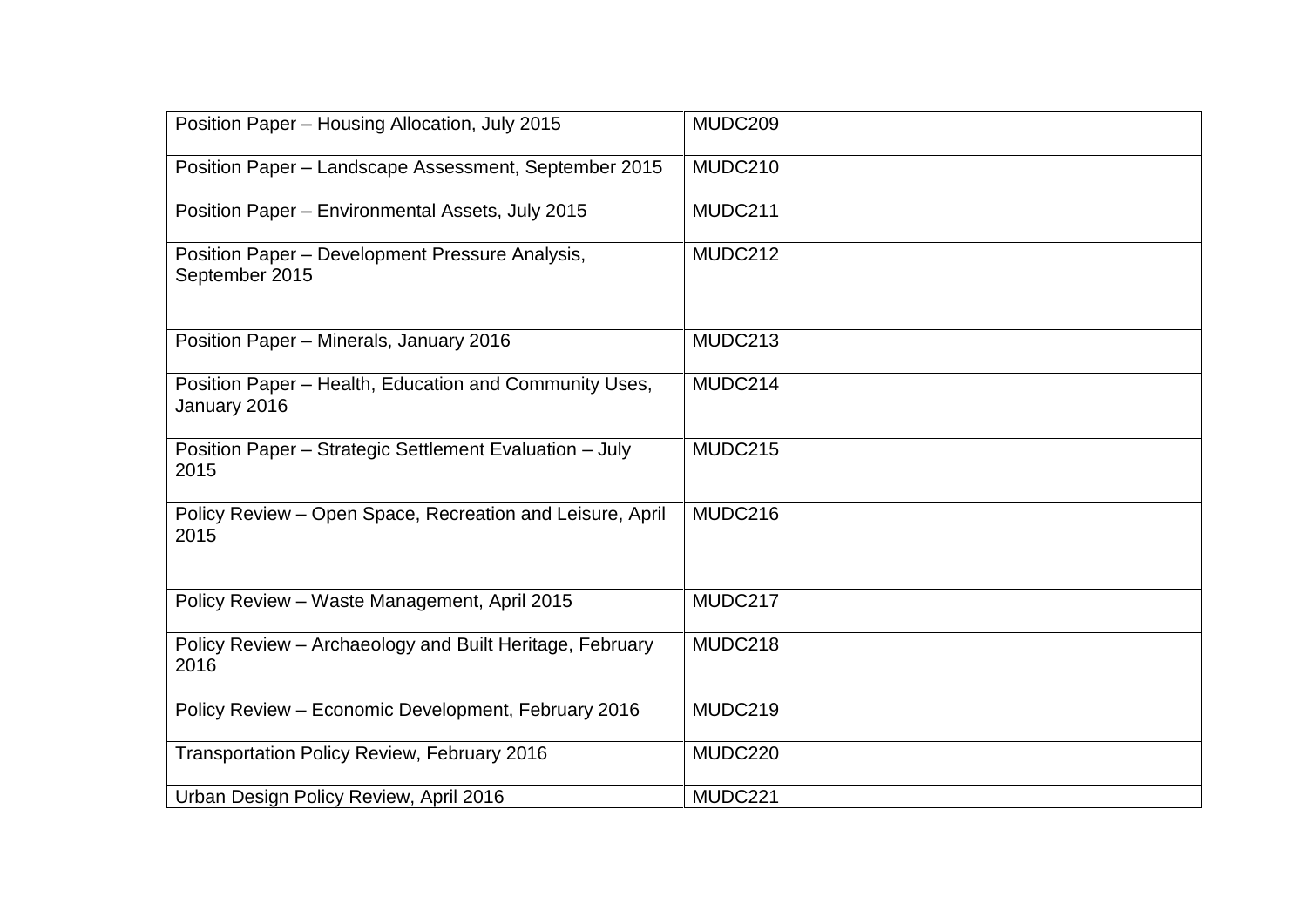| Policy Review - Flood Risk - April 2016                                                 | MUDC222 |
|-----------------------------------------------------------------------------------------|---------|
| Policy Review - General Planning Policy                                                 | MUDC223 |
| Policy Review - Housing in Settlements, Quality Residential<br>Environments, April 2016 | MUDC224 |
| Policy Review - Minerals Development, April 2016                                        | MUDC225 |
| Policy Review - Natural Heritage, February 2016                                         | MUDC226 |
| Policy Review - Renewable Energy, April 2016                                            | MUDC227 |
| Policy Review - Sustainable Development in the<br>Countryside, April 2016               | MUDC228 |
| Telecommunications and Overhead Cables (Policy Review)<br>- May 16                      | MUDC229 |
| Policy Review Paper - Tourism, June 2016                                                | MUDC230 |
| Town Centres and Retailing - Policy Review                                              | MUDC231 |
| Addendum to Paper considering TOZ's and TCZ's                                           | MUDC232 |
| Background Evidence Paper - Tourism Opportunity Zones<br>and Tourism Conservation Zones | MUDC233 |
| Addendum - Public Utilities - Revised WWTW figures,<br>January 2019                     | MUDC234 |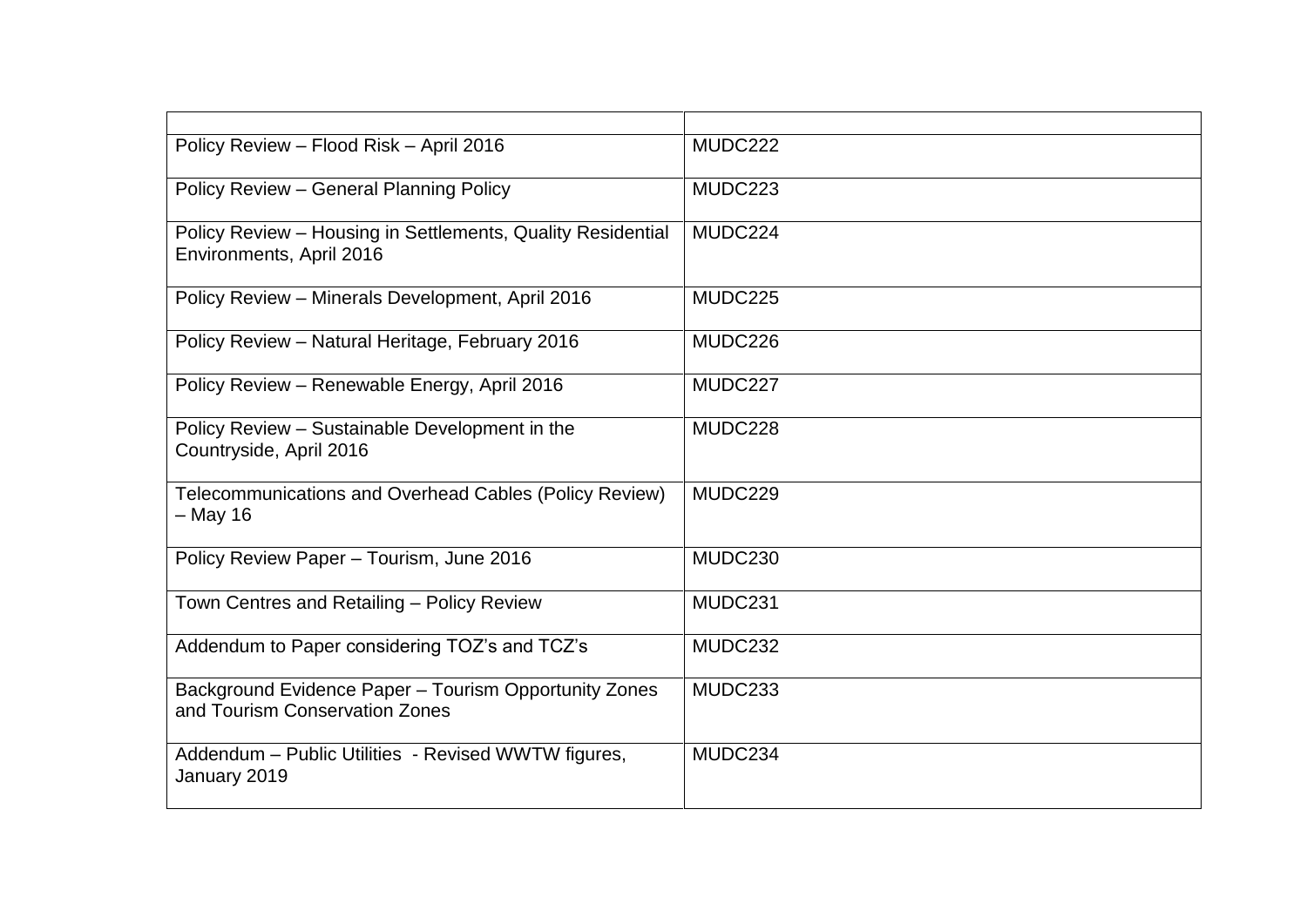| Addendum to Strategic Settlement Evaluation Paper,<br>January 2019                                    | MUDC235 |
|-------------------------------------------------------------------------------------------------------|---------|
| Position Paper 3 – Addendum – Employment and Economic<br>Development                                  | MUDC236 |
| Background Evidence Paper - Defining Countryside                                                      | MUDC237 |
| Background Evidence Paper - Identification of ACMD and<br>Impact on Surface Development, January 2019 | MUDC238 |
| Background Evidence Paper - Renewable Energy                                                          | MUDC239 |
| Background Evidence Paper - Rural Industrial Policy Areas                                             | MUDC240 |
| Background Evidence Paper - High Sperrins and Clogher<br><b>Valley AOCWTHS</b>                        | MUDC241 |
| Background Evidence Paper – Lough Neagh and Lough Beg<br><b>SCA</b>                                   | MUDC242 |
| Background Evidence Paper - High Sperrins and Slieve<br>Beagh SCA                                     | MUDC243 |
| Background Evidence Paper - Mineral Development,<br>February 2018                                     | MUDC244 |

# **STUDIES**

| Retail and Commercial Leisure Capacity Study, March 2020 | MUDC301 |
|----------------------------------------------------------|---------|
| Industrial Monitor, October 2018                         | MUDC302 |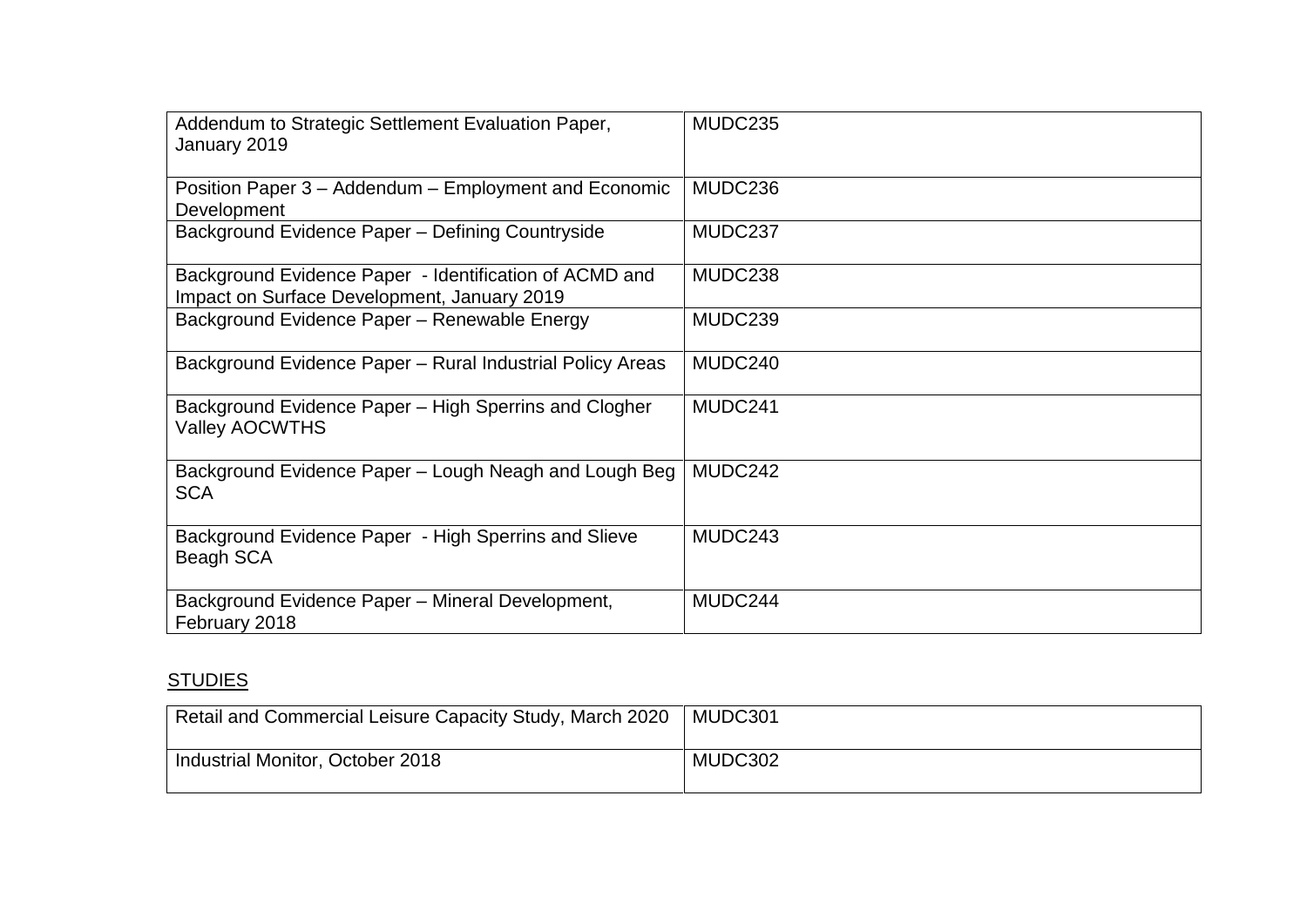| Urban Capacity Study, March 2021                                           | MUDC303 |
|----------------------------------------------------------------------------|---------|
| Review and Audit of Landscape Character<br>Assessment Review, October 2018 | MUDC304 |
| Housing Monitor Report 2019-2020 (August 2020)                             | MUDC305 |
| Housing Monitor Report 2015-2019                                           | MUDC306 |

## **SOUNDNESS**

| Landscape Character Assessment Review                                        | MUDC401 |
|------------------------------------------------------------------------------|---------|
| Addendum to Landscape Character Assessment Review,<br><b>March 2021</b>      | MUDC402 |
| Implications of Covid-19 on the draft Plan Strategy, March<br>2021           | MUDC403 |
| Summary of Main Issues - May 2021                                            | MUDC404 |
| Soundness Self-Assessment Checklist - May 2021                               | MUDC405 |
| Proof of Compliance with SCI - May 2021                                      | MUDC406 |
| Self Assessment - Compliance with LDP Regulations, May<br>2021               | MUDC407 |
| Report on draft Plan Strategy and Linkages to the Marine<br>Plan, March 2021 | MUDC408 |